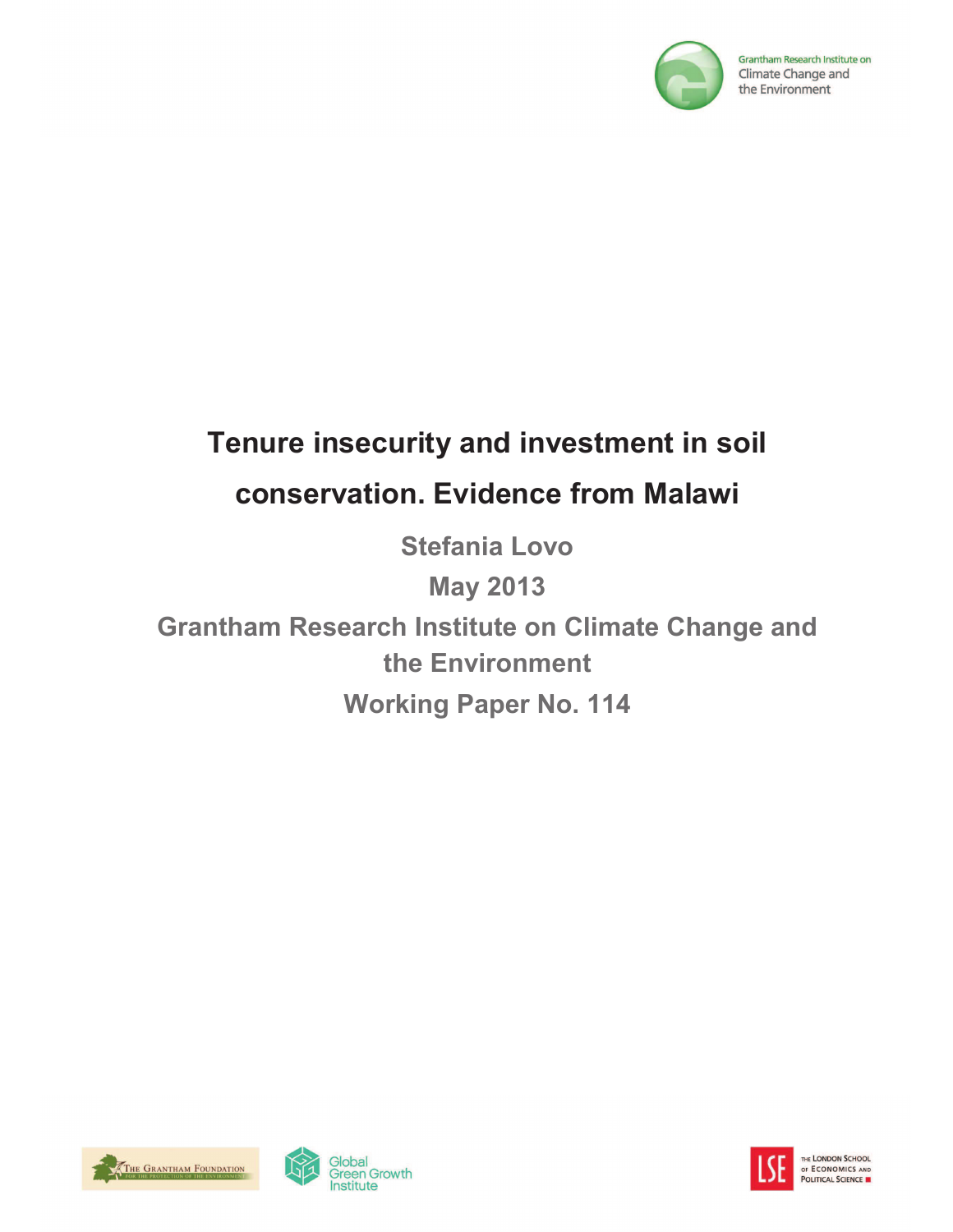**The Grantham Research Institute on Climate Change and the Environment** was established by the London School of Economics and Political Science in 2008 to bring together international expertise on economics, finance, geography, the environment, international development and political economy to create a worldleading centre for policy-relevant research and training in climate change and the environment. The Institute is funded by the Grantham Foundation for the Protection of the Environment and the Global Green Growth Institute, and has five research programmes:

- 1. Global response strategies
- 2. Green growth
- 3. Practical aspects of climate policy
- 4. Adaptation and development
- 5. Resource security

More information about the Grantham Research Institute on Climate Change and the Environment can be found at: http://www.lse.ac.uk/grantham.

This working paper is intended to stimulate discussion within the research community and among users of research, and its content may have been submitted for publication in academic journals. It has been reviewed by at least one internal referee before publication. The views expressed in this paper represent those of the author(s) and do not necessarily represent those of the host institutions or funders.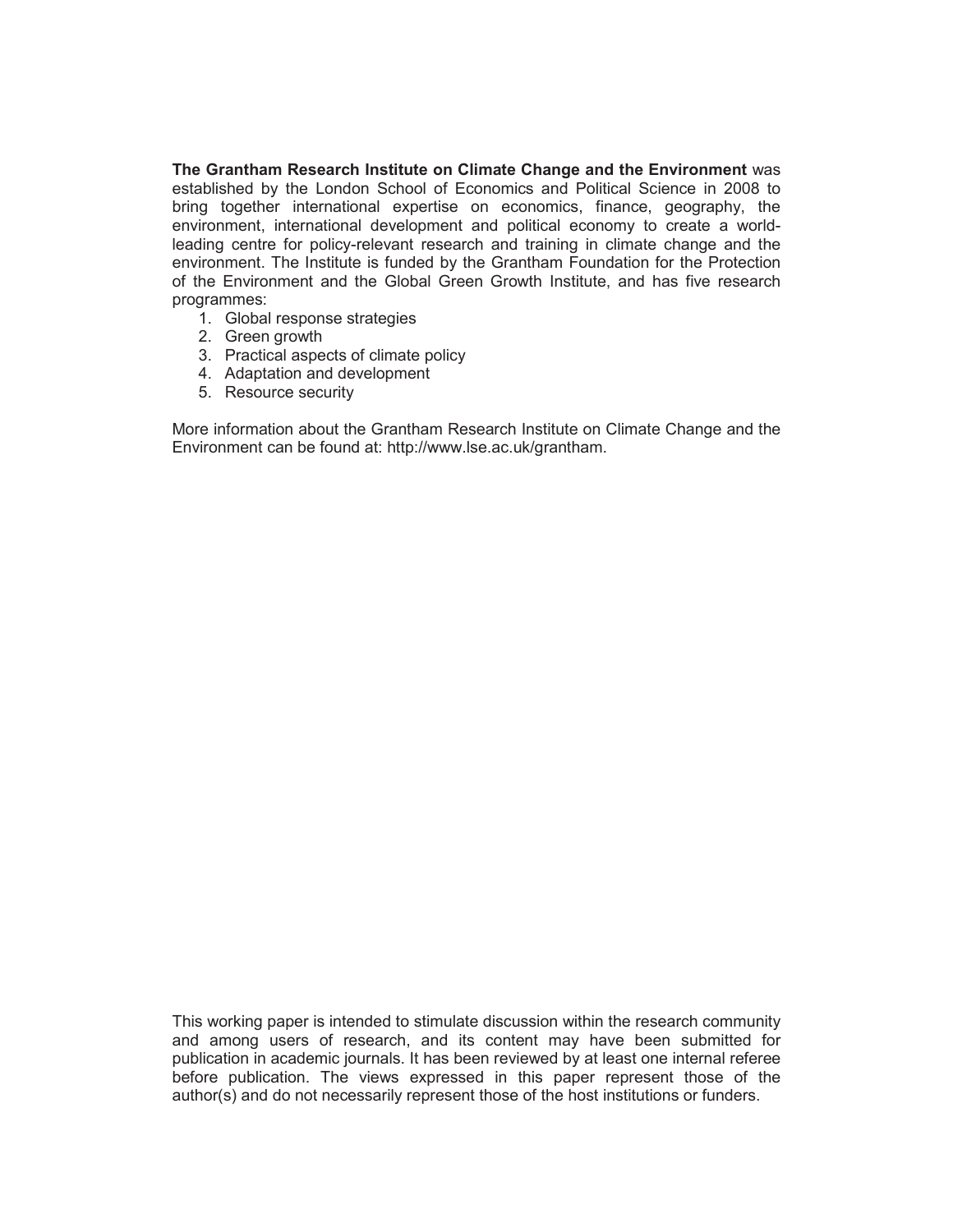## Tenure insecurity and investment in soil conservation. Evidence from Malawi

Stefania Lovo

Grantham Research Institute for Climate Change and the Environment, London School of Economics

May 20, 2013

#### Abstract

Tenure insecurity can have important consequences for the conservation of natural resources. Land titling is often considered a solution to the problem of weak investment incentives under tenure insecurity. Using a large plot-level dataset from Malawi, this paper shows that land titling alone might not induce greater investment in soil conservation under the existing customary inheritance systems and that a reform of the rental market is in order. The paper focuses on two main sources of tenure insecurity: informal short-term tenancy contracts and customary gender-biased inheritance practices. Both sources of insecurity matter for soil conservation investments and are likely to be unaffected by the introduction of land titling alone. Further evidence suggests that soil erosion can have adverse distributional effects and that tenure insecurity accounts for one-third of the long-term loss in land productivity.

Keywords: tenure insecurity, soil conservation, erosion, tenancy, inheritance systems, Malawi.

#### JEL: Q15, Q24

This research is part of the green growth programme at the Grantham Research Institute on Climate Change and the Environment, which is funded by the Global Green Growth Institute, as well as the Grantham Foundation for the Protection of the Environment, and the Economic and Social Research Council through the Centre for Climate Change Economics and Policy. The author would like to thank Mintewab Bezabih and Antoine Dechezleprêtre for their helpful comments.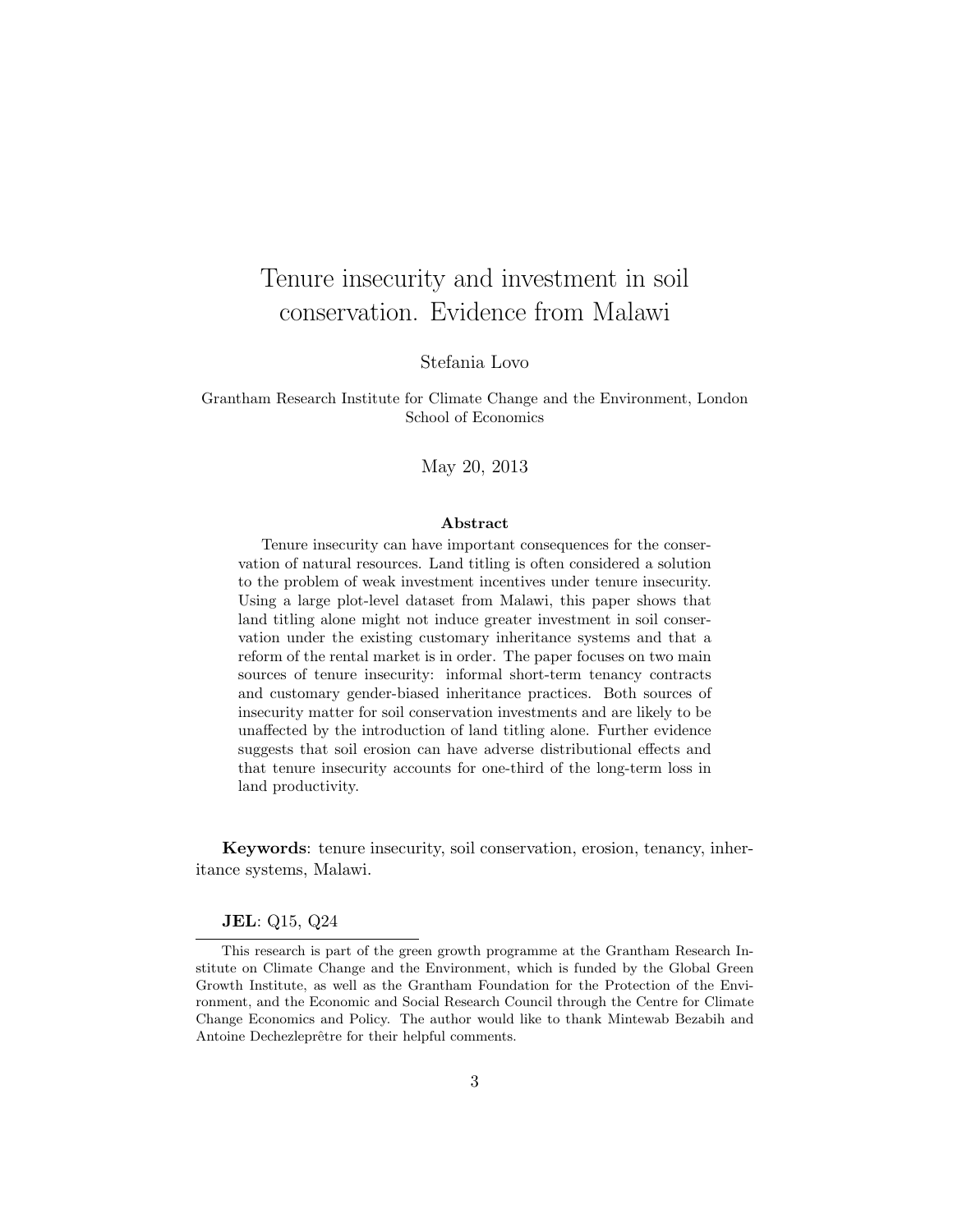## 1 Introduction

This paper analyses the impact of tenure insecurity on the adoption of soil conservation measures in Malawi. Soil erosion is one of the principal causes of environmental degradation in Malawi and it has been increasing due to population pressure, deforestation, and unsustainable agricultural practices (Ministry of Finance and Development Planning, 2011). Soil erosion has important consequences for agriculture and other economic sectors threatening food security and downstream activities such as hydro-electric power generation and drinking water treatment services. Despite government's several campaigns on the adoption of soil and water conservation practices during the mid-1990s and the implementation of the National Environmental Policy in 1996, the adoption of soil conservation measures remains low. This paper provides new insights on why soil conservation measures are under-utilized with a focus on land tenure insecurity.

Most of the land in Malawi is under customary law. While use rights are well established, there is no formal market for land. Land is transferred through allocations by village headmen or, more predominantly nowadays, through inheritance. Given the increasing demand for allocable land, an informal rental market has emerged and is expanding. Initially started as a form of land borrowing between relatives, it has evolved over the past 20 years into one-season-long informal renting agreements mostly between non-relatives (Peters, 2010). Land transfers through inheritance are governed by customary tenure systems that vary across villages and are based on a mixture of marriage and residency customary practices. In the South, for example, the dominant system is matrilineal-matrilocal where the husband moves to the wife's village and does not retain property rights on the land after death of the partner or divorce. The Northern part of the country mainly adopts a patrilineal-patrilocal system that applies similar principles to wives. The gender-biased nature of these inheritance systems and the short-term nature of tenancy contracts constitute sources of tenure insecurity and are the focus of this paper.

Empirical analyses of the effects of land tenure insecurity on investment have produced contrasting results, in particular for sub-Saharan Africa (Deininger and Jin, 2006). While tenure insecurity is expected to decrease investment, investment itself could lead to higher tenure security if it can be claimed by the land user (Besley, 1995). Which mechanism prevails depends on the type of investment and on the nature of tenure insecurity. The lack of generalizable results, therefore, calls for in depth empirical investigations that take into account the local social, political and economic circum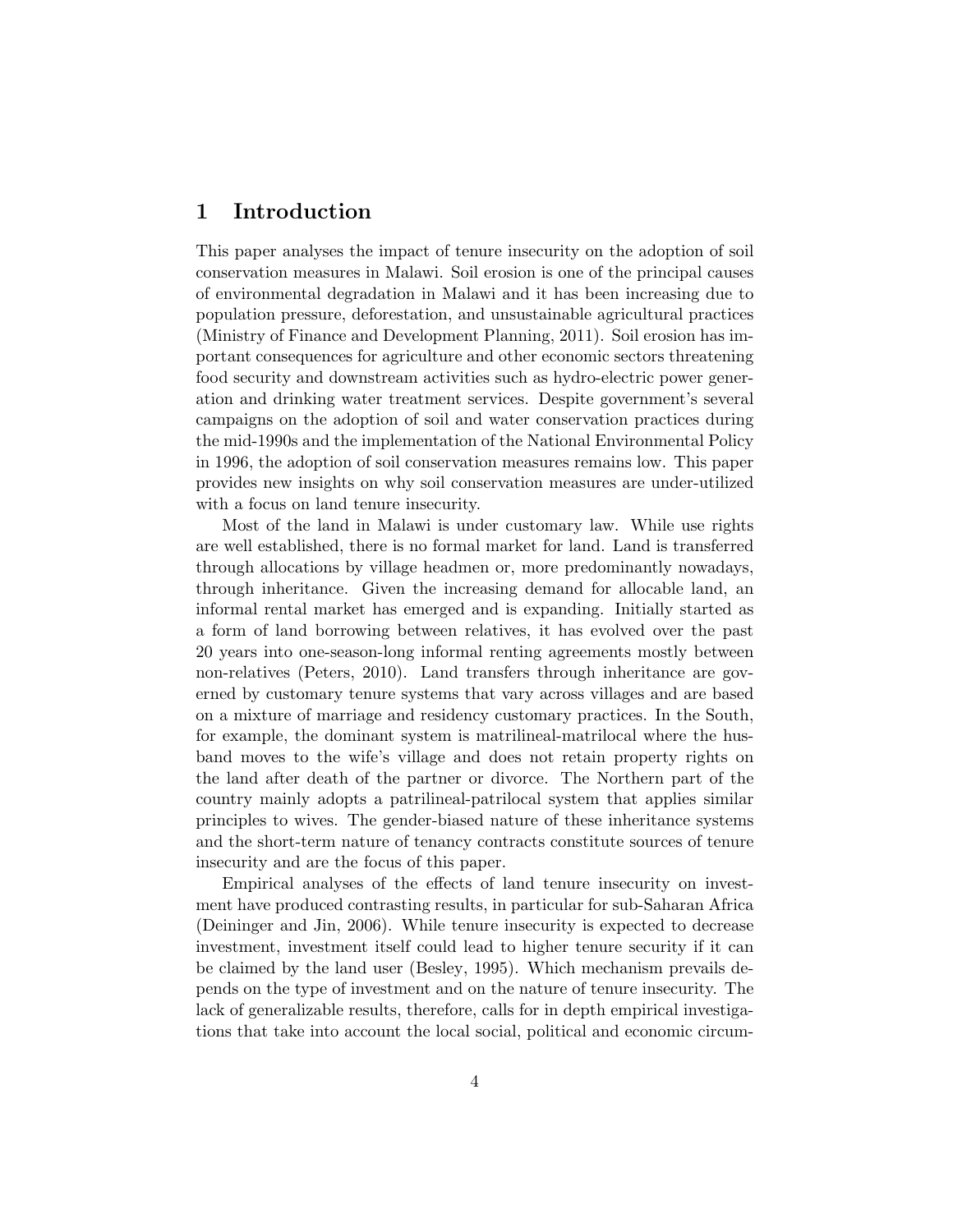stances and the specific sources of tenure insecurity and types of investments. Thanks to a large and comprehensive dataset that covers different forms of tenure insecurity and types of investment, this paper contributes to the literature by providing an in depth exploration of the insecurity effects and feedbacks that characterise rural investment in Malawi .

The empirical analysis presented below uses a large plot-household-level dataset and exploits the variation in tenure security across plots belonging to the same household. This offers an advantaged over many of the existing empirical findings, often constrained by small sample sizes and limited geographical coverage, since it allows to control for household-level unobserved heterogeneity using household fixed effects. The results show that tenure insecurity matters. Inheritance-related insecurity and short-term tenancy contracts provide weak incentives for soil conservation investments. The results hold both in the fixed effects and cross section specifications. The effects are compared to those on investment in trees and on the adoption of hybrid seeds. Investment in trees exhibits security-enhancing properties that make it less prone to the negative effects of tenure insecurity. Given the lack of long-term benefits, instead, the adoption of hybrid seeds is not affected by tenure insecurity but is positively correlated with household wealth. The second part of the analysis provides an estimation of the economic costs of soil erosion which is found to reduce local maize yields by almost 20%. The impact on hybrid maize yields, more expensive and therefore adopted by wealthier household, is also negative but smaller and not significant. These points in the direction of potential negative distributional effects of soil erosion. Moreover, a-back-of-the-envelope calculation suggests that long-term productivities losses could be reduced by a third by tackling both sources of tenure insecurity.

Various failed attempts to implement a land reform in Malawi, have made a new land policy a high priority in the agenda of the Malawian government. The results suggest that a reform of the rental market is in order and could address the problems of weak investment incentives through the promotion of longer-term contracts. On the other hand, the introduction of legal land titles alone might not reduce the bias against land-related investments and might require a revision of inheritance laws or additional incentives or compensation measures to sustain conservation.

The remainder of the paper is organized as follows. Section 2 describes the customary land tenure in Malawi. This is followed by a description of the existing empirical evidence on the relation between tenure insecurity and land-related investment. By reviewing the literature, the section provides the theoretical framework underpinning the empirical analysis presented in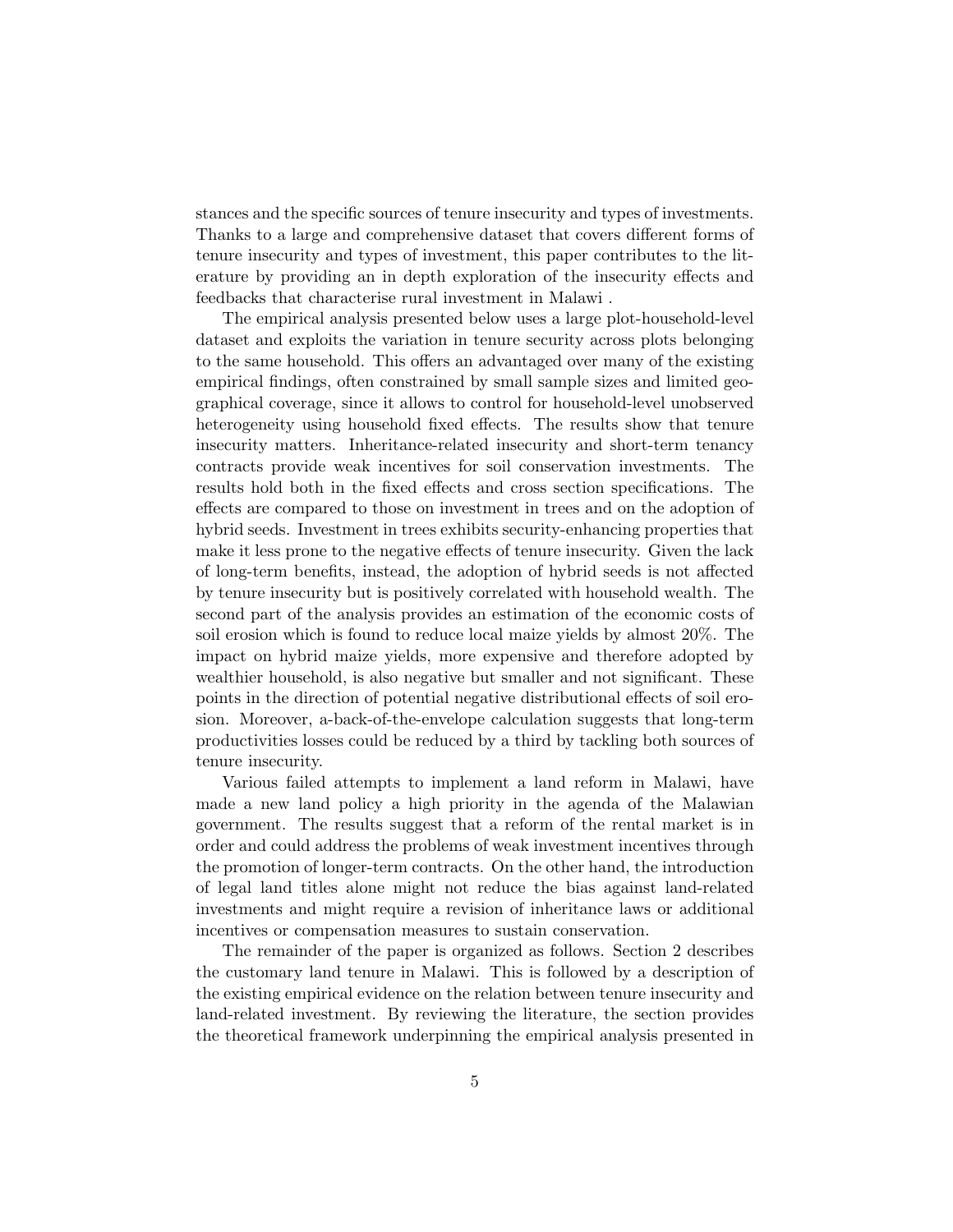the paper. Section 3 presents the econometric approach while section 4 provides a description of the plot-household level data used in the analysis. The results pertaining to the impact of tenure insecurity on soil conservation investment are discussed in section 5 while the following section considers the consequences of soil erosion on land productivity. Finally, the conclusions and policy implications are presented.

## 2 Tenure insecurity in Malawi

Most of the land in Malawi is under a traditional customary land system where cultivation rights are granted by traditional leaders. Nowadays, however, only a small proportion of plots are allocated by village headmen and most land is transfer through inheritance (Peters and Kambewa, 2007). A new land policy was formulated in 2002 mainly to allow farmers to register their customary land as private property. The necessary legislative changes needed to make the policy operational, however, were not implemented and the reform process came to a halt. The question of land reform, therefore, remains high on the agenda of the Malawian government and has been subject to extensive public debate. In particular, major debates have focused on inheritance laws and the need to address the concerns of both owners and tenants in the rapidly expanding informal rental market (Peters, 2010).

These latter pressing issues are the main focus of the present study. Although the lack of ownership rights is an important source of concern, individual use rights over agricultural land are well-established (Place and Otsuka, 2001a). The country constitution mandates that farmers cannot be arbitrarily deprived of land and when land is required for public utility the government should provide adequate notification and compensation. Therefore, the presence or absence of legal titles is unlikely to constitute a major impediment to investment unless land can be used to access the credit market which will not be considered in this paper. A major concern is, instead, the absence of legal forms of land transfer. Although land can only be officially transferred through inheritance, an informal rental market has emerged and is in continuous expansion in response to the increasing scarcity of allocable land (Holden et al., 2008). The informal rental market is, however, dominated by short-term (one season) contracts that introduce uncertainty about future renewals and can prevent the adoption of soil conservation measures due to the fear that the investment and maintenance effort will be expropriated by the landlord.

Tenure insecurity is also caused by the presence of gender-biased inheri-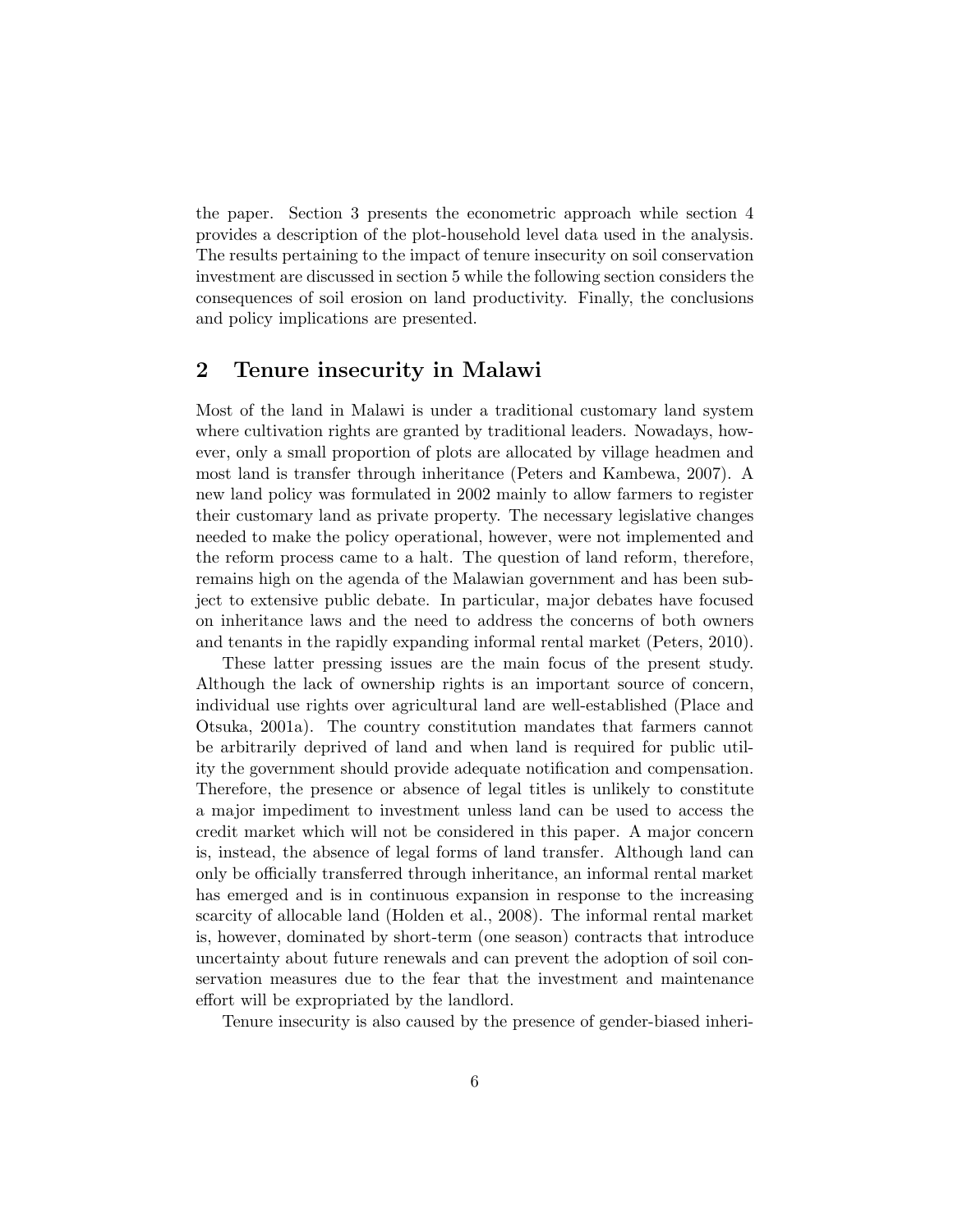tance systems. There are different customary tenure systems in Malawi that are based on two main descendant practices: matrilineal and patrilineal, and residency practices: matrilocal, patrilocal and neolocal. In Malawi, marriage is almost universal and the customary system in place determines residency and inheritance. In the matrilineal system, land is inherited from the wife's relatives and is passed through inheritance to her brothers' children. Therefore, a family is an integral part of the wife's lineage. The patrilineal system applies the same principles to men. To each of these descendant practices is associated a residency practice. In neolocal systems the couple chooses a new location different from their home location. In a matrilocal system, instead, the husband moves to the wife's village while in a patrilocal system the wife moves to the husband's village. Divorce or death of a spouse under these two latter practices, effectively renders the non-local partner landless and he/she will have to return to the village of origin without any form of compensation for the investment operated on the land. It is worth noting that the probability of divorce in Malawi is among the highest within sub-Saharan Africa countries with almost half of all first marriages ending in divorce within 20 years (Reniers, 2003). Moreover, because land is bequeathed from uncle to nephew, bypassing the children, customary inheritance practices provide additional disincentives to longer-term investments.

The matrilineal-matrilocal (or Chikamwini) system is practiced mainly by three large tribes: Chewa, Lomwe and Yao, the most populous ethnic groups in Malawi that are located mainly in the South of the country. In this part of the country, a man is said to be expected to "leave with his blanket", meaning that he cannot claim any material goods from the household after a divorce or death of the spouse (Reniers, 2003). Due to increasing land scarcity in Chikamwini villages, however, the system is slowly being replaced by the matrilineal-patrilocal system (Chitengwa). In these villages and in matrilineal-neolocal villages a male land-user is not very secure because women are expected to own the land, however he may opt to invest more in order to be able to claim ownership of the land in the future Lunduka (2009). In the North of the country, the most common practice is the patrilinealpatrilocal system where the land is received through the father's side and the couple lives in the husband's village.

In the analysis below tenure insecurity is determined on the basis of the gender of the plot-specific decision maker and the main marriage system in place in the village of residency. Male decision makers are classified into three different levels of security. The most secure male decision makers are those living in a patrilineal-patrilocal system (category a) while the most insecure are those that moved to a matrilineal-matrilocal village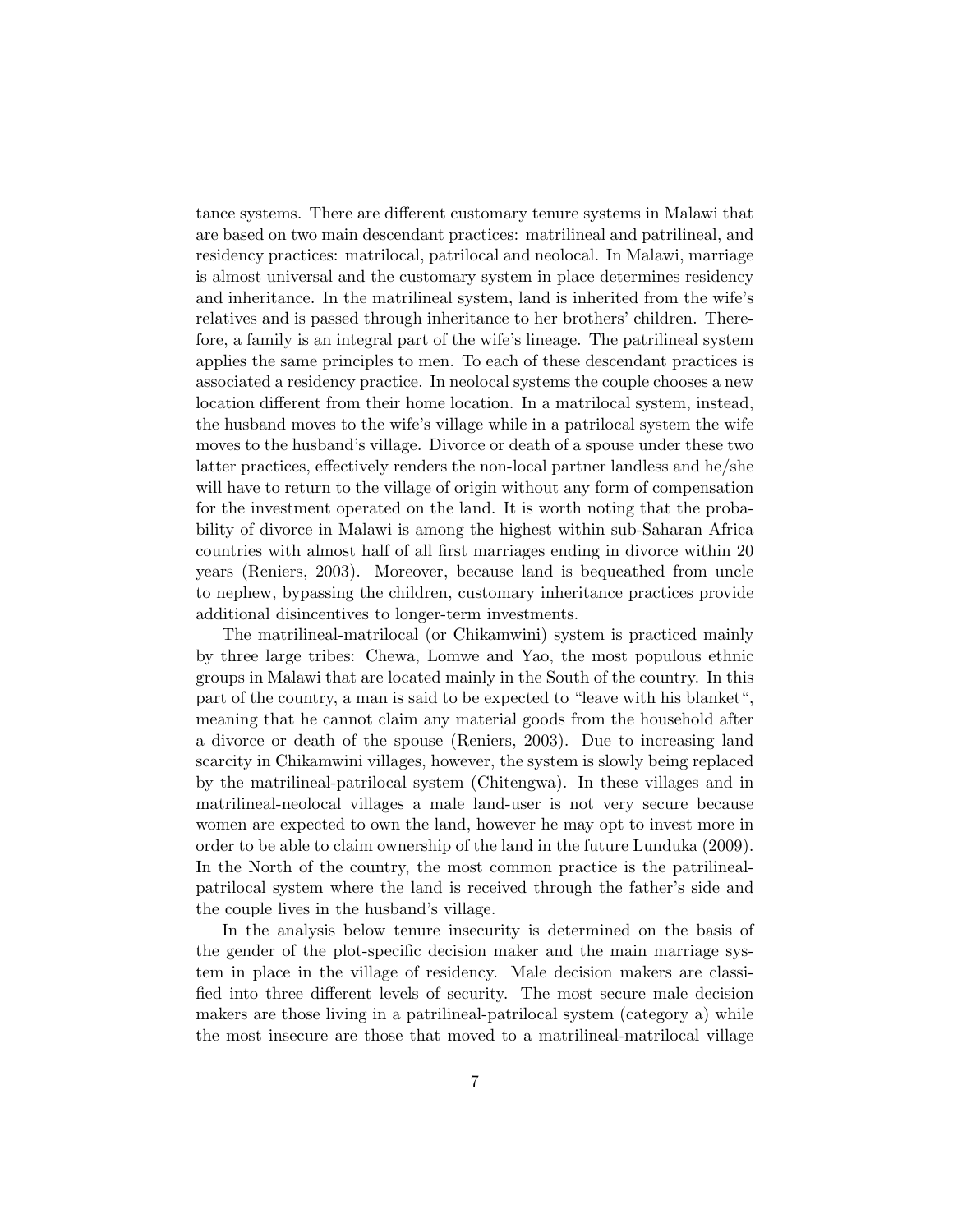because of marriage (category c). Finally, a third category includes male decision makers residing in other mixed systems (matrilineal-patrilocal and matrilineal-neolocal) including those living in matrilineal-matrilocal villages but that did not moved there because of marriage (category b). Female decision makers are categorized only into two levels of security. Women are considered to have a stronger land security in matrilineal-matrilocal villages (category d) while all other female decision makers are grouped into one less secure category (category e). It should be noted, however, that land transactions do not necessarily follow these idealized models of customary land tenure. Actual transactions are likely to be more complex and flexible than these generalized rules, which, however, offer a reasonable proxy for the most common customary practiced in the village (Takane, 2008).

#### 2.1 Tenure insecurity and land related investment

The relationship between tenure insecurity and land-related investment has been widely studied in the literature. The sources of tenure security considered range from lack of land titles (Bezabih et al., 2012), short-term tenancy contracts (Bandiera, 2007), lack of transferability (Besley, 1995) and risk of expropriation (Deininger and Jin, 2006). Fewer studies have considered the relationship between tenure insecurity and investments in soil conservation (Gebremedhin and Swinton, 2003). Ali et al. (2011), for example, find that the implementation of the land regularization program in Rwanda has notably increased investment in soil conservation in particular for women. Similarly, Holden et al. (2009) show that the Ethiopian lowcost land certification programme had a positive impact on investment and maintenance of soil conservation structures. In general, however, the results have been mixed, in particular for sub-Saharan Africa. While tenure security can positively affect investment by ensuring longer-term stability or favouring access to credit (Besley et al., 2012), empirical studies have also found that land-related investments can enhance security and therefore suggest a causal relationship that works in the opposite direction (Brasselle et al., 2002). Empirical investigations of the effects of tenure insecurity, therefore, need to be rooted in the specific context of the analysis and results cannot usually be generalized.

Deininger and Jin (2006) summarize the major difficulties encountered by most empirical studies. Many studies, for example, rely on small samples with limited geographical representativeness. Of major concern are the difficulties in discerning the security-enhancing properties of investment from the negative effect of insecurity on productivity-enhancing investments. The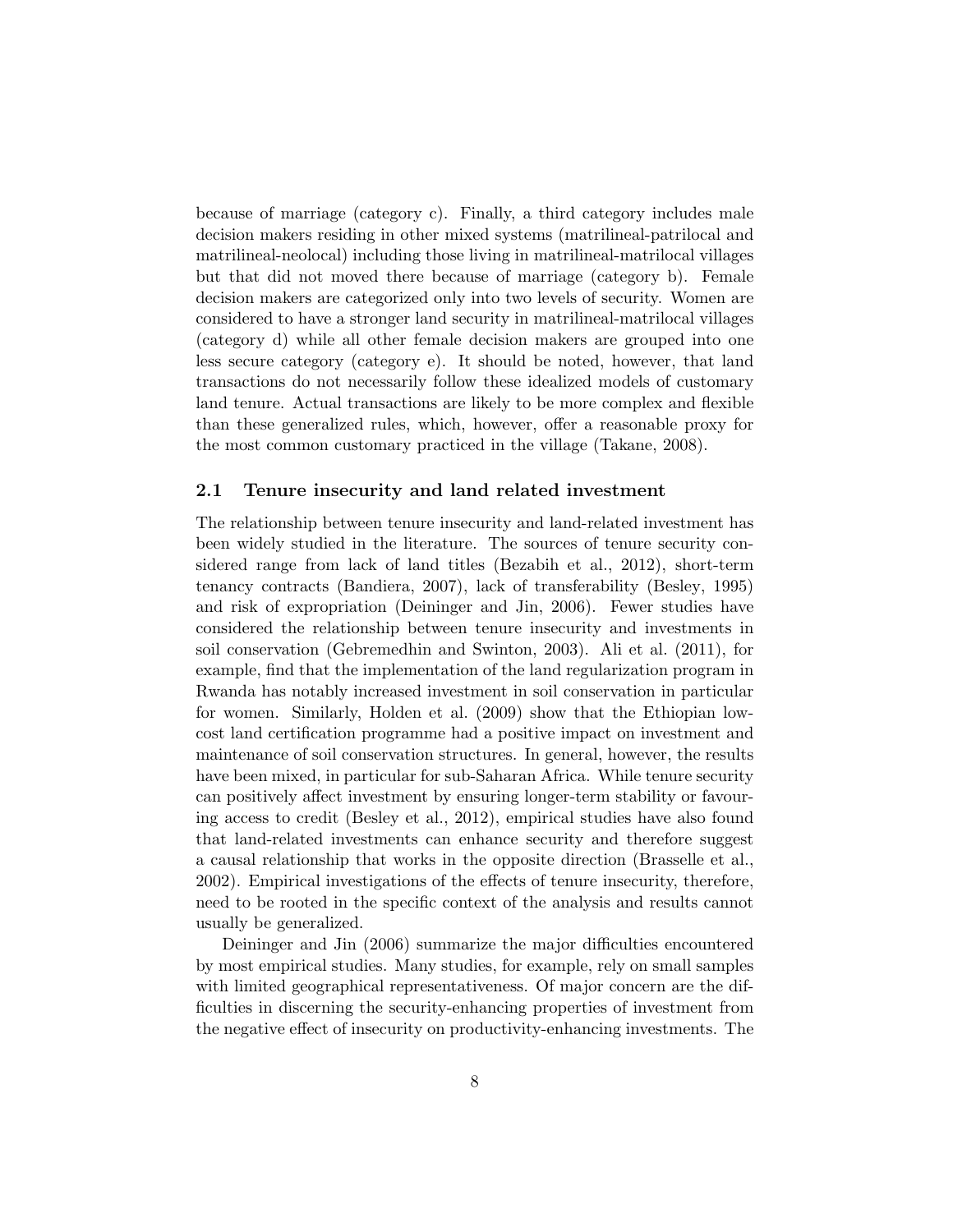authors employ a theoretical model where investment can potentially have both properties. The solutions of the model predict that when tenure security is exogenous, insecurity has a negative effect on investment (pure productivity-enhancement mechanism). On the other hand, when tenure security is increased by investment and investment does not enhance productivity, tenure insecurity will lead to more investment (pure securityenhancing mechanism). Finally, when investment exhibits both properties the impact of tenure security is ambiguous (mixed mechanism).

In Malawi, investment in soil conservation can, in principle, exhibit both properties. Soil conservation measures can help preserve soil nutrients and prevent productivity losses in the future (productivity-enhancing mechanism), on the other hand, conservation investment could help consolidate the tenure security of land-users. This is more likely to occur if tenants good farm practices increase the chances of contract renewals. This is, instead, less likely to occur in the case of strict gender-biased inheritance customary rules, commonly adopted in the South and north of the country, that are likely to be unaffected by the actions of the land-user, but more likely to affect land-users in mixed-systems where investment can potentially enhance security. Whether the security-enhancing effect prevails over the other depends on the source of tenure insecurity and will be investigated below.

Previous studies on the relationship between tenure insecurity and investment in Malawi have found some mixed effects. Place and Otsuka (2001b), for example, find that the investment incentives provided by the matrilineal-matrilocal tenure arrangement are generally weaker than those in tenure systems where patrilineal descent patterns prevail. The study focuses mainly on the adoption and extension of tobacco production. The study does not find a significant negative relationship between tenure-insecurity and terracing or water managing. As suggested by the authors, however, the results are likely to be influenced by the lack of controls for plot-specific characteristics and the small sample size. Lunduka (2009) finds that households in matrilocal villages tend to under-invest in trees planting. On the other hand, households in matrilineal-neolocal villages are found to invest more suggesting that in these systems investment in tree can help increasing security in the future. Finally, a study by Place and Otsuka (2001a) explores the relationship between customary land tenure and natural resource management. Using data from 57 communities, the authors do not find evidence of a relationship between tenure insecurity and the long-term management of woodland. The analysis presented below contributes to this literature by focusing on another form of resource management, soil conservation, and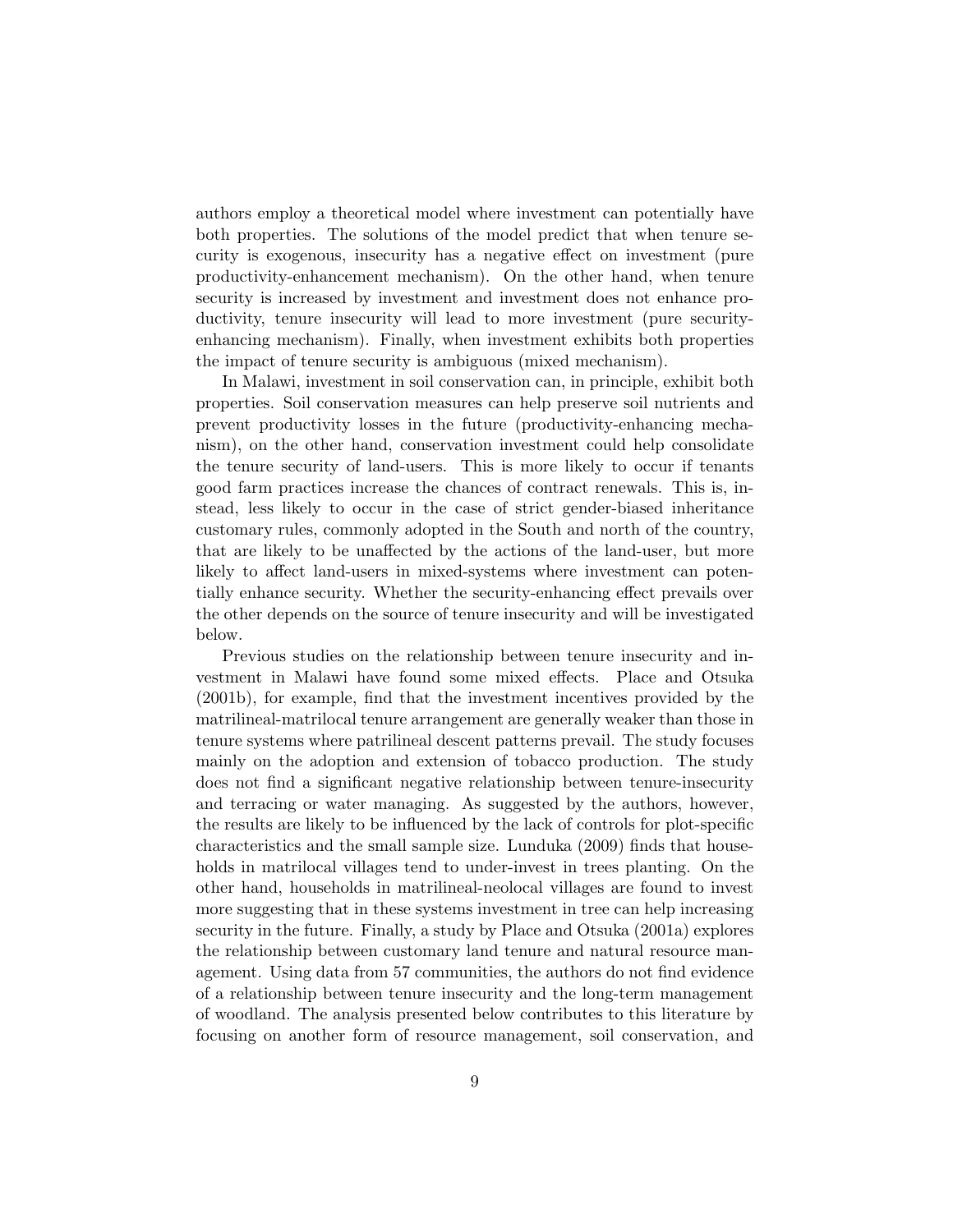by exploiting a larger and comprehensive sample of households across the entire country.

## 3 Empirical strategy

The effect of tenure insecurity on the adoption of soil conservation measures is analysed by estimating the following equation:

$$
inv_{ij} = \alpha + \beta d_{ij} + \gamma z_{ij} + \delta x_i + \epsilon_{ij}.
$$
 (1)

The dependent variable,  $inv_{ij}$  is a binary variable and indicates the presence of soil conservation measures on plot j belonging to household i. Tenure insecurity variables are indicated by the vector  $d_{ij}$ . They are all binary variables that indicate different levels of tenure security. In the first set of regressions these binary indicators represent different methods of land acquisition (granted, inherited, purchased and rented land) while in the second part of the analysis they indicate different levels of tenure insecurity depending on the gender of the decision maker and the inheritance system in place in the community. All specifications include district dummies and a dummy indicating whether the household is located in the lower Shiver valley where soil condition tend to be adverse to the use of soil conservation measures.

The vectors  $x_i$  and  $z_{ij}$  contain household and plot-level variables respectively. Although the survey offers a rich set of household and plot characteristics, these might not account for all the unobservable characteristics that might be associated to tenure insecurity. To address this concern, the specification above is also estimated including household fixed effects,  $b_i$ , i.e. by comparing plots belonging to the same household:

$$
inv_{ij} = \alpha + \beta d_{ij} + \gamma z_{ij} + b_i + \epsilon_{ij}.
$$
 (2)

This is possible given the large sample size provided by the survey and the variability of tenure insecurity across a household's plots, features that are not often available in other studies (Holden et al. (2009), Place and Otsuka (2001b)). The main advantage of the latter specification is that estimates do not suffer from selection bias on household-level unobservables. On the other hand, by definition, it is not possible to analyse the impact of household-level characteristics on investment decisions. Moreover, the sub-sample of households included in the fixed effects estimations, i.e. those with multiple plots and different level of tenure insecurity, might differ from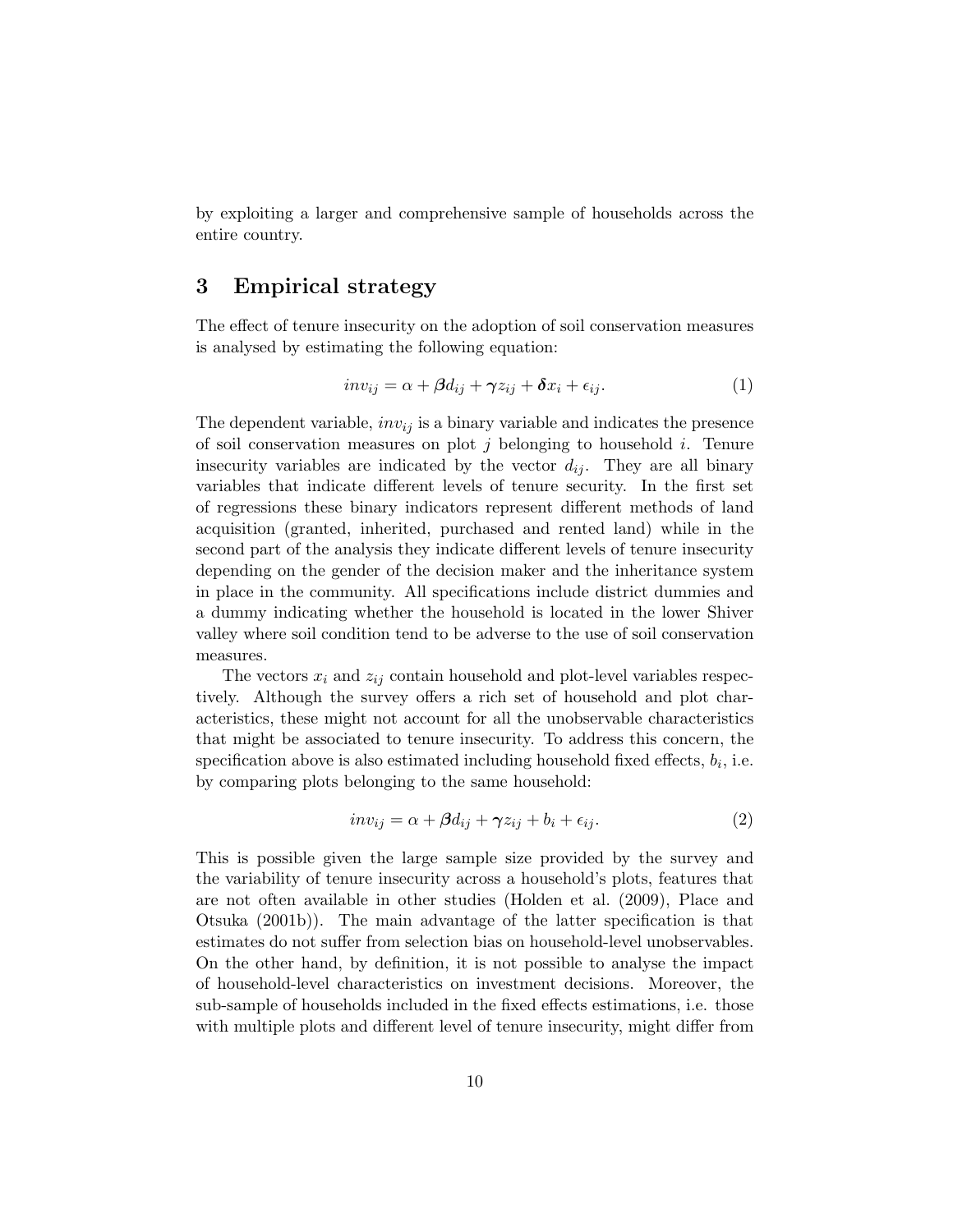the excluded ones under particular characteristics that will be discussed in the next sections.

All specifications are estimated using a linear probability model. Despite the binary nature of the dependent variable, a linear probability model is preferred because the inclusion of household fixed effects does not bias the estimates (Bandiera, 2007). Linear probability models provide good estimates of the partial effects for average values of the explanatory variables and the coefficients allow for a straightforward interpretation of the effects (Wooldridge, 2002). Measurement errors cause also less bias in linear model than in discrete choice models. However, because the residuals of a linear probability model are heteroskedastic by definition, all estimations report robust standard errors.

In the second part of the analysis, the impact of soil erosion on land productivity is analysed by estimating a production function with householdlevel fixed effects:

$$
q_{ij}/h_{ij} = \alpha + \beta d_{ij}^{E} + \gamma z_{ij} + \rho w_{ij} + b_i + \epsilon_{ij},
$$
\n(3)

where  $q_{ij}/h_{ij}$  indicates the production of maize (in kilograms) per hectare obtained from plot  $i$  of household  $j$ . This is specified in logarithmic form to deal with the skewness of the distribution. The binary variable  $d_{ij}^E$  indicates the presence of high or moderate erosion. The model includes all the control variables considered in the earlier models,  $z_{ij}$ , and additional variables,  $w_{ij}$ , capturing the amount of inputs used on the plot.

#### 4 Data

The empirical analysis uses plot-household-level data provided by the third Agricultural Integrated Household Living Standard (LSMS-ISA) survey that was conducted in 2010 by the Government of Malawi through the National Statistical Office. The survey collects information on more than 9000 households across the entire country. The survey data have been geocoded. However, to protect the confidentiality of the sampled households and communities, the geographical positioning system (GPS) coordinates were averaged at the enumeration area (EA) level. All geographical characteristics, therefore, are provided at this level of aggregation and include average rainfall precipitations, maximum and minimum temperatures, elevation, distance from the population centre, majority of land cover class and terrain roughness. The survey provides also a rich set of plot-specific information that can help control for plot-level heterogeneity. Variables include plot size, soil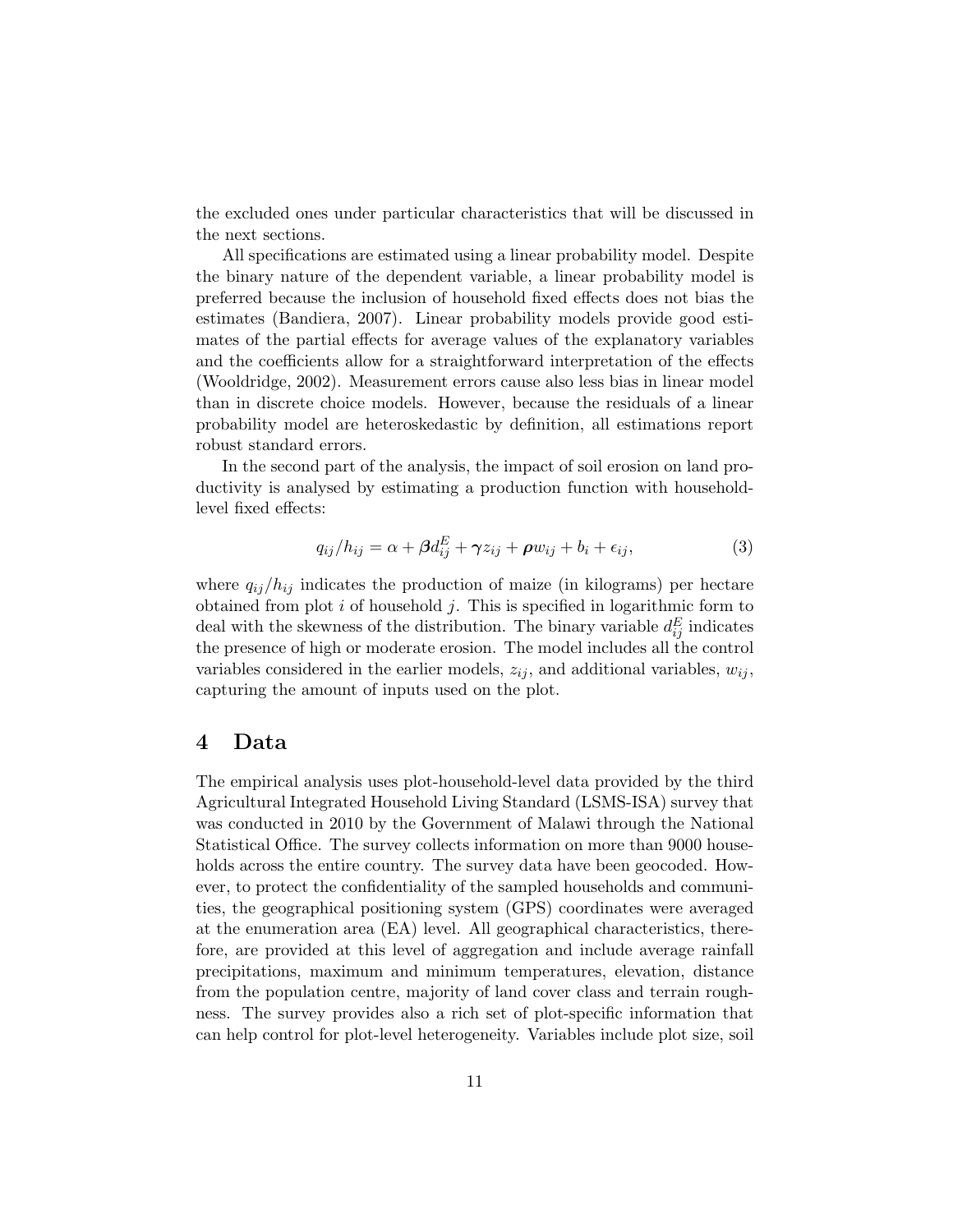quality (farmer's opinion), soil type (clay or sandy), distance of the plot from the household, slope and whether the plot is in a wetland.

The majority of the households in the sample have access to more than one plot (2 on average) and the average plot size is 0.4 hectares (plot size was measured using the GPS technology).

| Method of acquisition                                                                                                                                                                                                                                                                                                                      | Total   | Allocated | Inherited | Purchased | Rented  |  |  |  |  |
|--------------------------------------------------------------------------------------------------------------------------------------------------------------------------------------------------------------------------------------------------------------------------------------------------------------------------------------------|---------|-----------|-----------|-----------|---------|--|--|--|--|
|                                                                                                                                                                                                                                                                                                                                            |         |           |           |           |         |  |  |  |  |
| Soil conservation $(\%)$                                                                                                                                                                                                                                                                                                                   | 41.4    | 39.6      | 42.4      | 42.7      | 33.4    |  |  |  |  |
| $Age*$                                                                                                                                                                                                                                                                                                                                     | 43.1    | 49.3      | 42.5      | 44.8      | 39.6    |  |  |  |  |
| Education (years) $*$                                                                                                                                                                                                                                                                                                                      | 5.2     | 4.7       | 5.0       | 6.1       | 7.0     |  |  |  |  |
| Household size                                                                                                                                                                                                                                                                                                                             | 4.9     | 4.9       | 4.9       | 5.4       | 5.3     |  |  |  |  |
| Plot size                                                                                                                                                                                                                                                                                                                                  | 0.4     | 0.4       | 0.4       | 0.5       | 0.4     |  |  |  |  |
| Number of plots                                                                                                                                                                                                                                                                                                                            | 2.5     | 2.5       | 2.5       | 2.4       | 2.4     |  |  |  |  |
| Distance to pop centre                                                                                                                                                                                                                                                                                                                     | 39.0    | 41.8      | 39.3      | 36.2      | 32.6    |  |  |  |  |
| Steep $(\%)$                                                                                                                                                                                                                                                                                                                               | 2.9     | 7.7       | 2.4       | 1.8       | 1.2     |  |  |  |  |
| Consumption per capita                                                                                                                                                                                                                                                                                                                     | 51130.1 | 48632.5   | 48827.4   | 79550.0   | 69584.2 |  |  |  |  |
|                                                                                                                                                                                                                                                                                                                                            |         |           |           |           |         |  |  |  |  |
| Observations                                                                                                                                                                                                                                                                                                                               | 17267   | 2051      | 13515     | 487       | 1214    |  |  |  |  |
| $\Lambda$ and $\Lambda$ and $\Lambda$ and $\Lambda$ is the sum of $\Lambda$ is the summer of $\Lambda$ and $\Lambda$ and $\Lambda$ and $\Lambda$ are $\Lambda$ and $\Lambda$ are $\Lambda$ and $\Lambda$ are $\Lambda$ and $\Lambda$ are $\Lambda$ and $\Lambda$ are $\Lambda$ and $\Lambda$ are $\Lambda$ and $\Lambda$ are $\Lambda$ and |         |           |           |           |         |  |  |  |  |

Table 1: Household characteristics by acquisition method

Author's calculations from the LSMS-ISA survey. \* refers to the decision maker.

Table 1 reports some descriptive statistics for the different methods of land acquisition. Most households in the sample have acquired land through inheritance (78%). The smaller share of households that accessed land through allocations by local leaders  $(11\%)$  is indicative of the increasing scarcity of allocable land. Although only 7% of the plots in the entire sample are acquired through the informal rental market, this form of acquisition is likely to become a more popular way to reallocate land from land-rich households to those demanding access to land. Most contracts are shortterm, usually for one season, and might involve a monetary and/or an in kind payment.

Encouraged by several government campaigns, farmers have adopted a range of soil management measures that include the planting of vetiver grass (Vetiveria zizanioides/Vetiveria nigritana) and the construction of soil bunds, contour box ridges and terraces. Vetiver grass is planted on contour lines to form a thin but dense hedge line to control runoff and improves moisture retention. Soil bunds are ridges and ditches made of soil across the slope and along the contour. Box ridges or tied ridges are made across the furrows from one crop ridge to the next and are spaced approximately every 2 meters; they help crop ridges infiltrate more water into the soil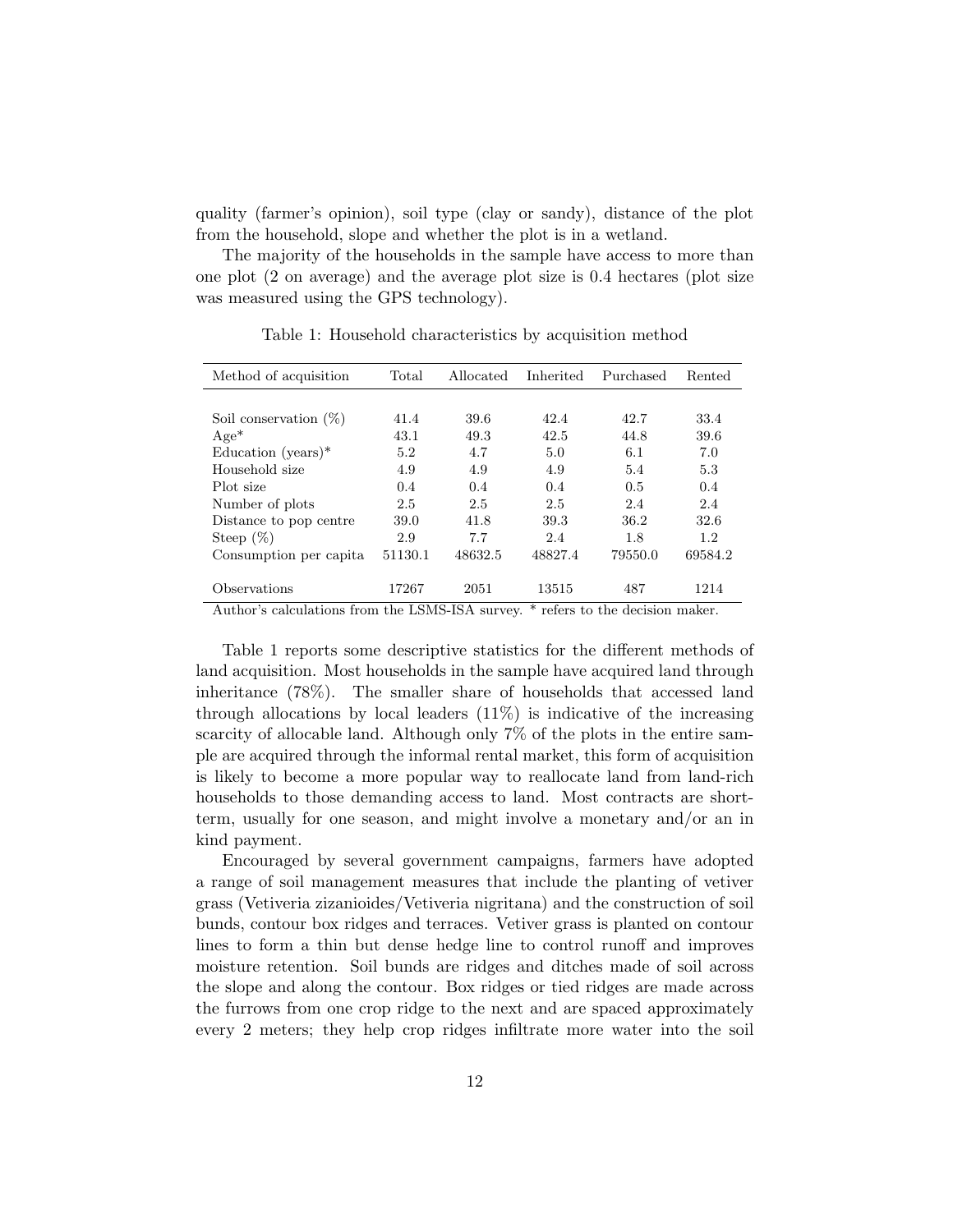(Government of Malawi, 1995).

Soil conservation is practiced by about 40% of the households in the sample. The most common measures are soil bunds and vetiver grass. Table 1 shows that the likelihood of adopting conservation measures is lower among rented plots than for any other form of acquisition. Rented plots are on average closer to population centres and less likely to be located in steep areas. Moreover, households renting plots tend to be younger, more educated and having higher average consumption per capita.

|                                                                                                                                                                                                                                                                                                                  |        |             | Man     |          |        | Woman   |
|------------------------------------------------------------------------------------------------------------------------------------------------------------------------------------------------------------------------------------------------------------------------------------------------------------------|--------|-------------|---------|----------|--------|---------|
|                                                                                                                                                                                                                                                                                                                  | Total  | Secure      | Mixed   | Insecure | Secure | Mixed   |
| Tenure security                                                                                                                                                                                                                                                                                                  |        | patrilineal | systems |          |        | systems |
|                                                                                                                                                                                                                                                                                                                  |        | $\rm (a)$   | (b)     | (c)      | (d)    | (e)     |
| Soil conservation $(\%)$                                                                                                                                                                                                                                                                                         | 40.1   | 44.8        | 42.6    | 38.4     | 40.7   | 34.8    |
| $Age*$                                                                                                                                                                                                                                                                                                           | 43.2   | 42.5        | 41.5    | 41.2     | 46.8   | 49.5    |
| Education (years) $*$                                                                                                                                                                                                                                                                                            | 5      | 7.5         | 5.3     | 5.1      | 3.1    | 3.4     |
| Household size                                                                                                                                                                                                                                                                                                   | 4.9    | 5.5         | 5.1     | 5.1      | 4.2    | 4.5     |
| Plot size                                                                                                                                                                                                                                                                                                        | 0.4    | 0.3         | 0.4     | 0.3      | 0.3    | 0.4     |
| Number of plots                                                                                                                                                                                                                                                                                                  | 2.5    | 2.8         | 2.6     | 2.5      | 2.2    | 2.3     |
| Distance to pop centre                                                                                                                                                                                                                                                                                           | 39.7   | 49.3        | 38.7    | 37.6     | 34.9   | 43.3    |
| Steep $(\%)$                                                                                                                                                                                                                                                                                                     | 3      | 7.5         | 2.4     | 2.1      | 2.3    | 3       |
| Consumption pc                                                                                                                                                                                                                                                                                                   | 48752  | 45821       | 50648   | 42711    | 49838  | 44127   |
|                                                                                                                                                                                                                                                                                                                  |        |             |         |          |        |         |
| Observations<br>$\mathbf{A}$ and $\mathbf{A}$ and $\mathbf{A}$ and $\mathbf{A}$ and $\mathbf{A}$ and $\mathbf{A}$ and $\mathbf{A}$ and $\mathbf{A}$ and $\mathbf{A}$ and $\mathbf{A}$ and $\mathbf{A}$ and $\mathbf{A}$ and $\mathbf{A}$ and $\mathbf{A}$ and $\mathbf{A}$ and $\mathbf{A}$ and $\mathbf{A}$ and | 16,410 | 2,023       | 8,832   | 1,174    | 2,896  | 1,485   |

Table 2: Household characteristics by decision maker status

Author's calculations from the LSMS-ISA survey. \* refers to the decision maker.

In defining the level of tenure insecurity due to a gender-biased inheritance system, I combined information about the gender of the decision maker and the most common marriage/inheritance system in place in the village of residency. For each plot the survey asks about who makes decisions about crop planting, inputs use and timing and, therefore, allows to identify the gender and other characteristics of the decision maker. Unfortunately, the dataset does not allow to observe from who the plot was inherited, as available, instead, in Place and Otsuka (2001b) and Lunduka (2009). Nevertheless, the community-level survey provides information on the main inheritance system in place in the village, which constitutes a good proxy for how most land is likely to have been transferred. In villages with a matrilocal-matrilineal system, for example, land is likely to have been inherited from the wife's relatives. The survey reports five customary marriage systems: matrilineal-matrilocal, patrilineal-patrilocal, matrilineal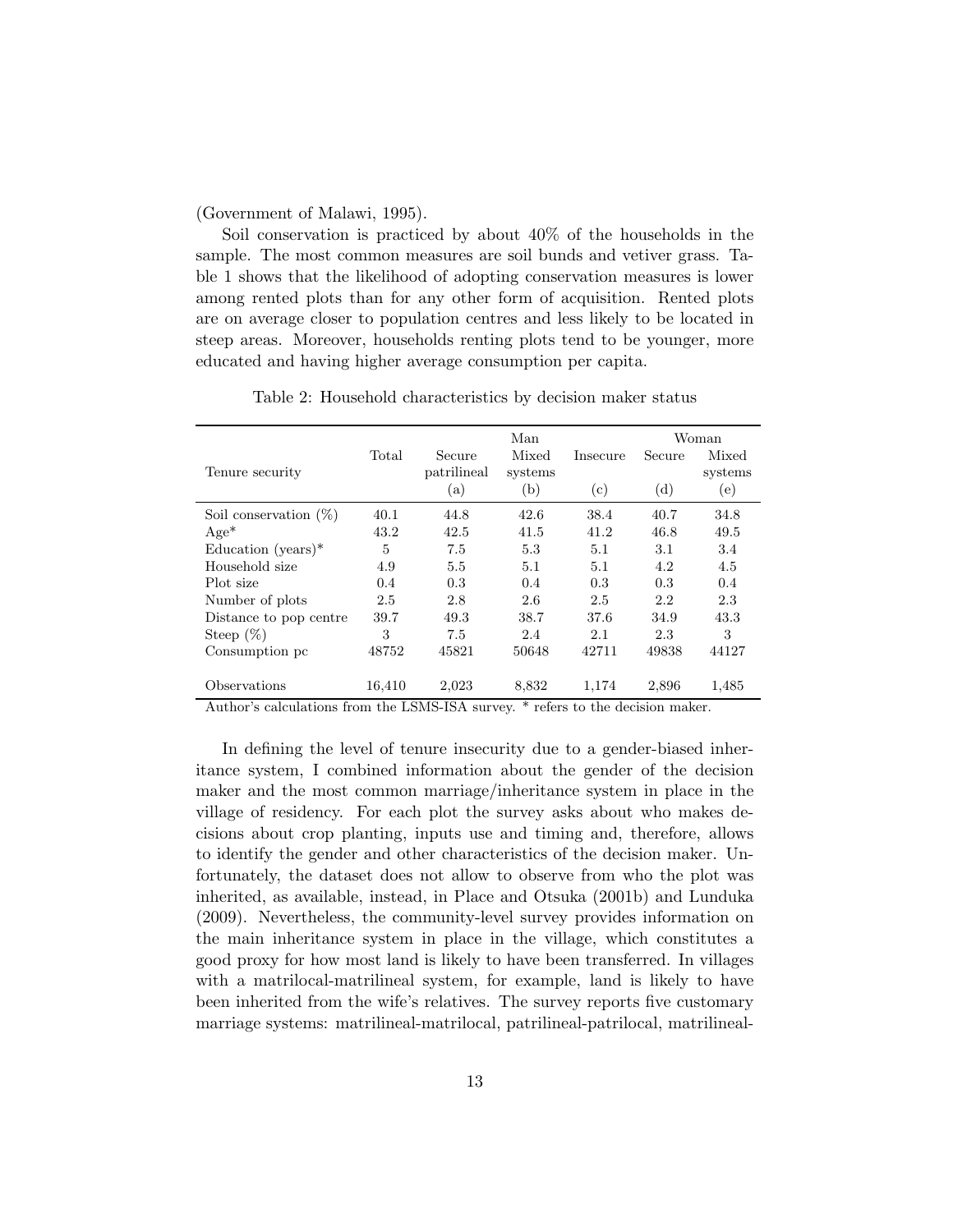neolocal, patrilineal-neolocal and matrilineal-patrilocal. It also contains an additional question that reports whether in the village descendants are commonly traced through their father or mother. This variable is also used to create a simplified measure of tenure insecurity. Table 2 reports the descriptive statistics of the main explanatory variables by levels of tenure insecurity, described in section 2, and considers only inherited and allocated plots. Secure decision makers are more likely to adopt soil conservation measures while no clear pattern emerges among other explanatory variables.

| Soil conservation          | No Erosion | Low     | Moderate | High    |
|----------------------------|------------|---------|----------|---------|
| Yields per hectare         | 1270.7     | 1231.3  | 943.0    | 949.2   |
| Yields per hectare (local) | 957.8      | 870.8   | 762.4    | 698.2   |
| $Age*$                     | 43.3       | 42.9    | 42.9     | 43.0    |
| Education (years) $*$      | 5.1        | 5.3     | 5.3      | 4.8     |
| Household size             | 4.9        | 5.0     | 5.2      | 4.9     |
| Plot size                  | 0.4        | 0.4     | 0.4      | 0.4     |
| Number of plots            | 2.5        | 2.5     | 2.5      | 2.4     |
| Distance to pop centre     | 38.7       | 39.3    | 42.2     | 39.2    |
| Steep $(\%)$               | 1.0        | 2.2     | 6.3      | 26.3    |
| Consumption per capita     | 51121.6    | 51826.9 | 47221.1  | 51746.0 |
| Observations               | 10.604     | 4.663   | 1,287    | 818     |

Table 3: Household characteristics and maize yields by degree of erosion

Author's calculations from the LSMS-ISA survey. \* refers to the decision maker.

The degradation of soil resources has a direct and immediate impact on the livelihoods of rural households mainly through a reduction in crop yields. The loss of soil nutrients means that either less will be produced, or more fertilizers need to be used to sustain agricultural production. The loss of production due to erosion can be caused by the deterioration in soil physical and chemical properties such as infiltration rate, water-holding capacity, loss of nutrients needed for crop production, and loss of soil carbon. About 39% of the plots in the sample are subject to a certain degree of erosion (Table 3). The table considers only household engaged in the production of maize, which is the main staple crop in Malawi. The average total yields per hectare of highly eroded plots is 25% lower than of those with no sign of erosion and reaches 27% for plots cultivated with local maize. As expected, many plots subject to high erosion are found in steep areas while no other significant differences are observed among other variables.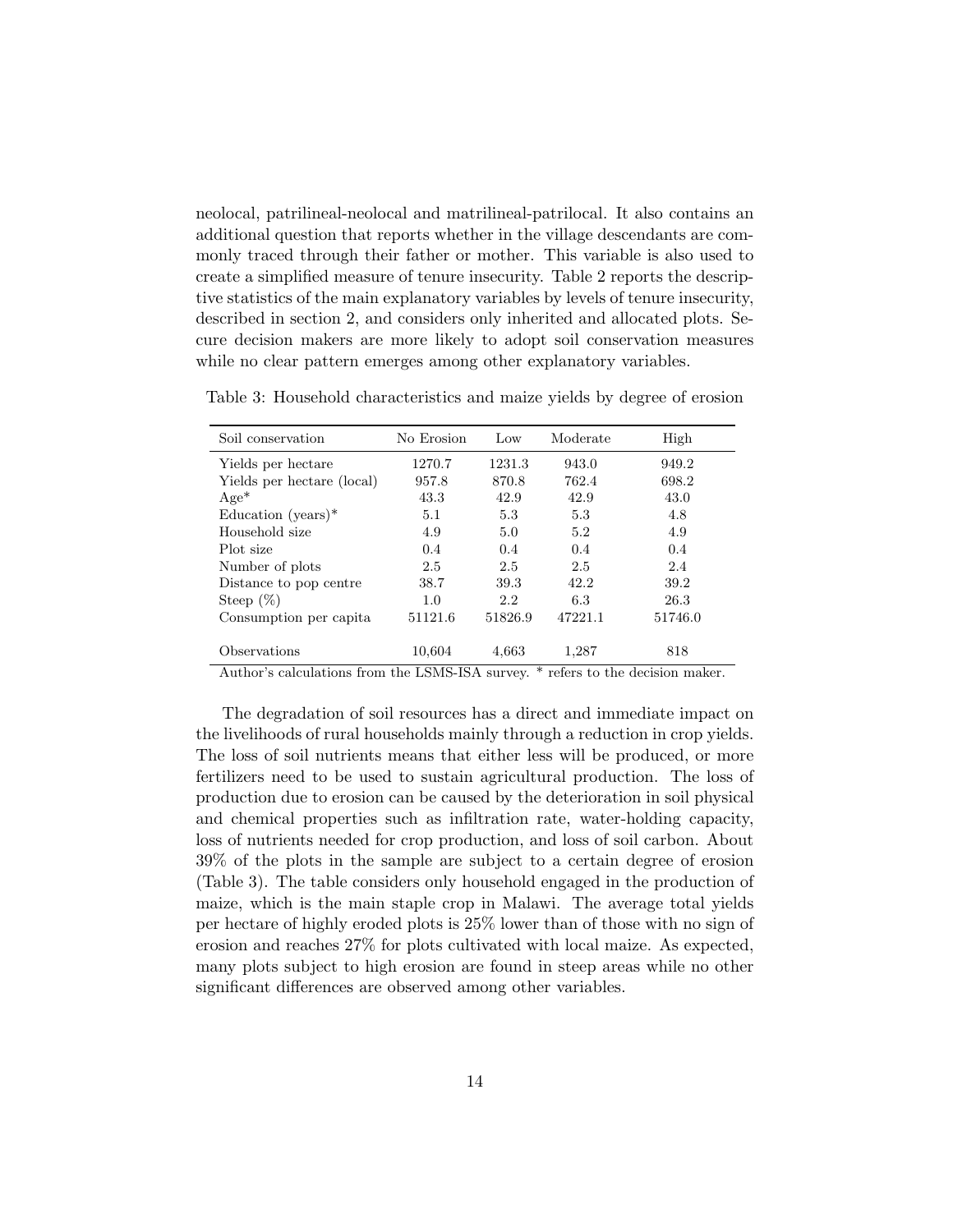## 5 Tenure insecurity and soil conservation investment

This section presents the empirical results on the relationship between investment in soil conservation and tenure insecurity due to short-term tenancy contracts and gender-biased inheritance practices.

#### 5.1 Short-term tenancy and soil conservation investment

The first set of results considers how different methods to acquire land interact with soil conservation investments. Table 4 reports the cross-section (OLS) and fixed-effects (FE) estimates and shows that land acquisition methods matter: households are less likely to invest in soil conservation measures when their plot has been acquired through a short-term tenancy contract. In the cross-section specification, column 1, the probability of investing in conservation measures is 6 percentage points  $(18\%)$  lower for rented plots. This effect is relevant and is equivalent to a decrease in per capita consumption of 2% or a reduction in plot size of almost one hectare. The fixed-effect results show that the probability of investing in conservation measures is 8 percentage points or 20% lower for rented plots than for other plots. Because all contracts are fixed-term agreements, sharecropping is not a common practice in Malawi (T. et al., 2008), this effect is likely to indicate a commitment failure rather than a moral hazard problem. (Jacoby and Mansuri, 2008). Unfortunately, given the lack of data it is not possible to test whether differences in the duration of the tenancy would induce different investment outcomes.

When considering all methods of acquisition separately (column 2, 4 and 5), the cross-section and the fixed-effects specifications produce different results. This is partly due to the fact that the average observed characteristics of the households in the fixed-effects sub-sample differ from the overall average. The sub-sample includes only households that have multiple plots acquired through different methods. In particular, about 50% of these households have access to both inherited and rented plots, while about 20% have access to both inherited and allocated plots. Households in the subsample tend to be more numerous, wealthier and with younger household heads. The last column of table 4 considers only households that have the same decision maker across all plots. These results are preferred to previous ones as they deal with most of the unobserved differences across households and decision makers within the household. They show that allocated land also provides weaker incentives to invest in conservation measures. Although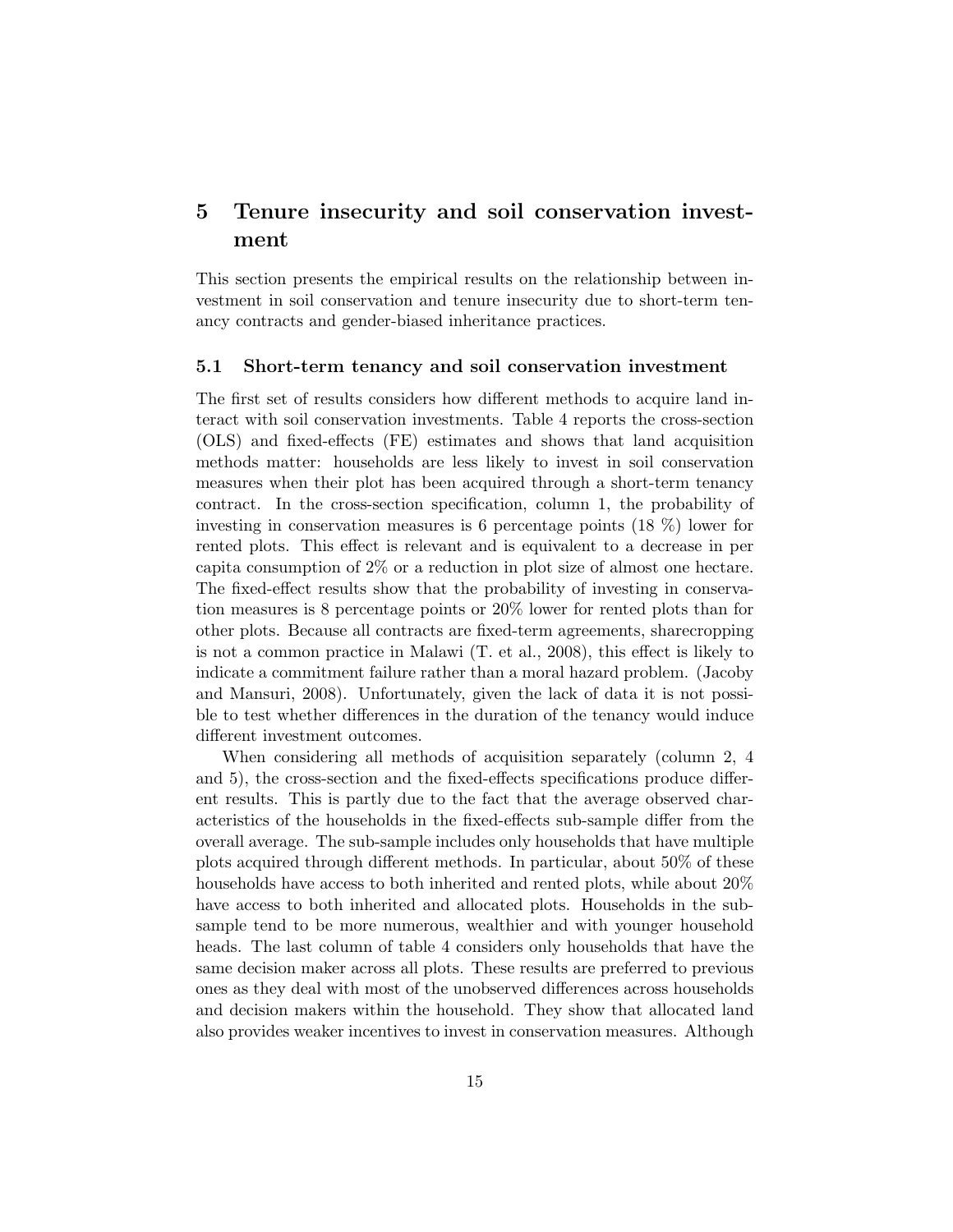|                           | (1)          | (2)                    | $\overline{(3)}$ | (4)                | (5)        |
|---------------------------|--------------|------------------------|------------------|--------------------|------------|
|                           | $_{\rm OLS}$ | <b>OLS</b>             | FE               | FE                 | $FE^a$     |
| Short-term tenancy        | $-0.063***$  |                        | $-0.075***$      |                    |            |
|                           | (0.014)      |                        | (0.023)          |                    |            |
| Allocated                 |              | $0.064^{\ast\ast\ast}$ |                  | $-0.025$           | $-0.054$   |
|                           |              | (0.017)                |                  | (0.045)            | (0.042)    |
| Purchased                 |              | $0.075***$             |                  | $0.085***$         | $0.071*$   |
|                           |              | (0.026)                |                  | (0.041)            | (0.041)    |
| Inherited                 |              | $0.063***$             |                  | $0.086***$         | $0.083***$ |
|                           |              | (0.014)                |                  | (0.023)            | (0.023)    |
| Education(years)          | 0.001        | 0.001                  | 0.025            | 0.028              |            |
|                           | (0.001)      | (0.001)                | (0.026)          | (0.026)            |            |
| Consumption pc (log)      | $0.039***$   | $0.039***$             |                  |                    |            |
|                           | (0.007)      | (0.007)                |                  |                    |            |
| $Slope = moderate$        | $0.241***$   | $0.241***$             | $0.231***$       | $0.227***$         | $0.235***$ |
|                           | (0.008)      | (0.008)                | (0.047)          | (0.047)            | (0.049)    |
| $Slope = steep$           | $0.315***$   | $0.315***$             | $0.287**$        | $0.298^{\ast\ast}$ | $0.330**$  |
|                           | (0.023)      | (0.023)                | (0.133)          | (0.133)            | (0.144)    |
| Plot size (ha)            | $0.050***$   | $0.050***$             | $0.099**$        | $0.094**$          | $0.080*$   |
|                           | (0.012)      | (0.012)                | (0.041)          | (0.041)            | (0.042)    |
| Max temperature (village) | $-0.003***$  | $-0.003***$            |                  |                    |            |
|                           | (0.001)      | (0.001)                |                  |                    |            |
| District                  | Yes          | Yes                    | No               | No                 | $\rm No$   |
| Observations              | 17153        | 17153                  | 1721             | 1721               | 1616       |
| Households                |              |                        | 668.000          | 668.000            | 624.000    |

Table 4: Acquisition methods and investment in conservation

Robust standard errors in parentheses.  $\degree p < 0.1$ ,  $\degree \degree p < 0.05$ ,  $\degree \degree \degree p < 0.01$ Cross section and fixed effects specifications include the following additional (not reported) variables: soil quality (good, fair, poor), soil type (clay, sandy). The OLS specifications include: number of plots, age, and gender of the decision maker and the other village level characteristics described in the text above. <sup>a</sup>Excludes households with multiple decision makers.

both inherited and allocated land fall under the customary law, inherited land has been cultivated for longer and is more likely to be considered more secure. No significant differences are observed between purchased and inherited land.

As expected, soil conservation measures are more likely to be found in steep or moderately steep plots that are more prone to erosion. Larger plots are more likely to have erosion control measures while education does not matter. Similar results are obtained when employing a logit model and are reported in the Appendix (table 8).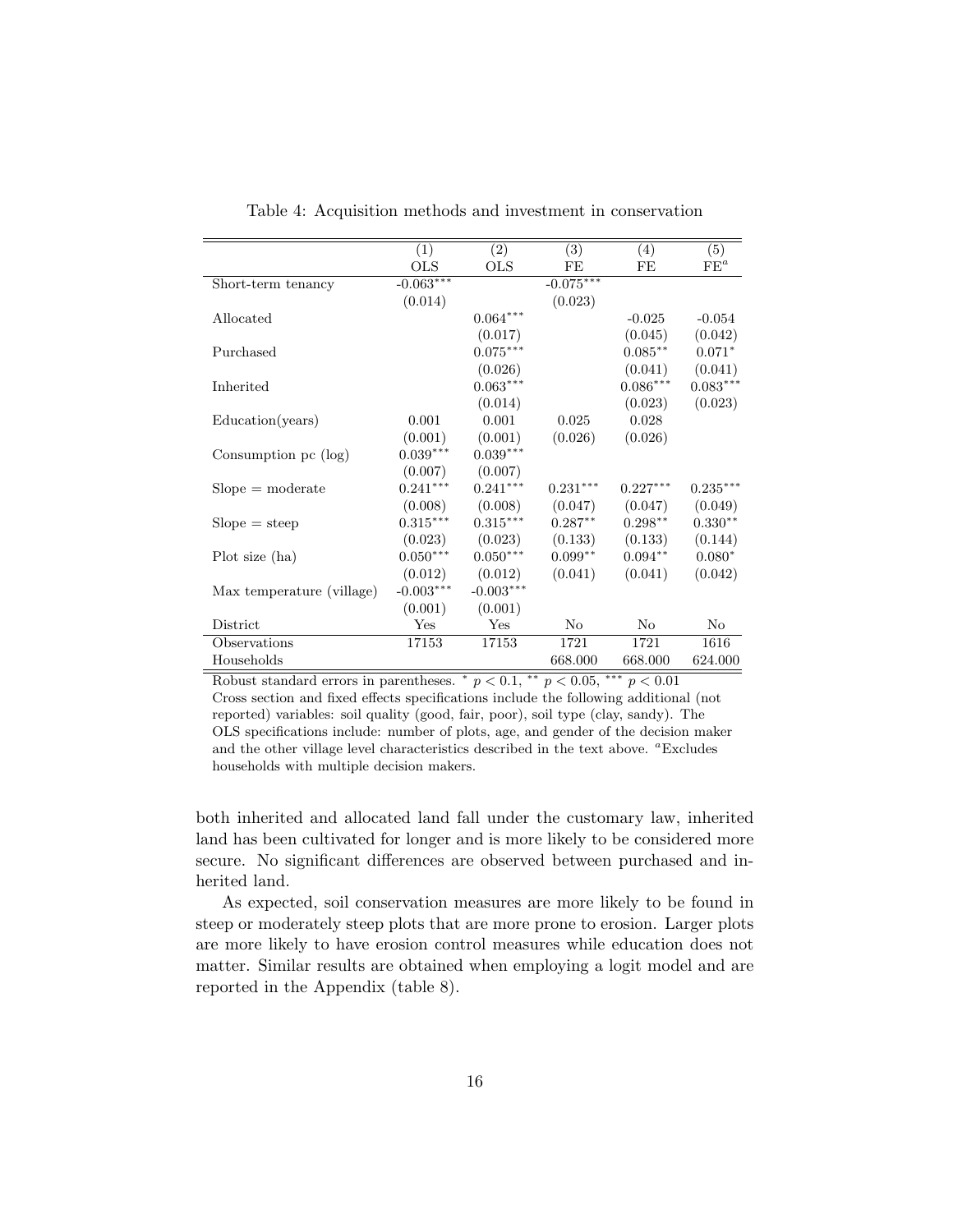#### 5.2 Customary land tenure systems and soil conservation investment

The results reported in table 5 explore the relationship between customary land tenure systems and the adoption of soil conservation measures. The table reports both the cross-section and the household fixed-effects estimates.

|                            | (1)         | (2)         | (3)         | $\left( 4\right)$ | (5)         |
|----------------------------|-------------|-------------|-------------|-------------------|-------------|
|                            | OLS         | OLS         | OLS         | FE                | FE          |
| Decision maker: male       | $0.075***$  | $0.037***$  | $0.068***$  |                   |             |
|                            | (0.015)     | (0.009)     | (0.024)     |                   |             |
| Dummy: matrilineal village | $0.097***$  |             |             |                   |             |
|                            | (0.019)     |             |             |                   |             |
| (DM: male)x(Matrilineal)   | $-0.078***$ |             |             |                   |             |
|                            | (0.018)     |             |             |                   |             |
| Insecure man or woman      |             | $-0.035***$ |             | $-0.075**$        |             |
|                            |             | (0.008)     |             | (0.034)           |             |
| Insecure man $(c)$         |             |             | $-0.080***$ |                   | $-0.244*$   |
|                            |             |             | (0.026)     |                   | (0.141)     |
| Man in mixed systems (b)   |             |             | $-0.036*$   |                   | $-0.095**$  |
|                            |             |             | (0.021)     |                   | (0.045)     |
| Insecure woman (e)         |             |             | 0.018       |                   | $-0.135***$ |
|                            |             |             | (0.018)     |                   | (0.065)     |
| Constant                   | $0.790**$   | $0.951***$  | $0.952***$  | $0.277**$         | $0.335***$  |
|                            | (0.368)     | (0.363)     | (0.363)     | (0.119)           | (0.121)     |
| District                   | Yes         | Yes         | Yes         | No                | No          |
| Observations               | 14803       | 15434       | 15434       | 335               | 335         |
| Households                 |             |             |             | 143.000           | 143.000     |

Table 5: Inheritance-related insecurity and investment in conservation

Robust standard errors in parentheses.  $p < 0.1$ ,  $\rightarrow p < 0.05$ ,  $\rightarrow p < 0.01$ 

All specifications include the same control variables considered in previous table.

The results reported in the first three columns are cross-section estimates. The first column shows that while a male decision maker is more likely to invest in soil-conservation measures than a female decision maker, this effect is offset when the household resides in a village with a matrilineal inheritance system. Column 2 considers a simplified measure of tenure insecurity that indicates whether a male decision maker resides in a matrilineal village or a female decision maker resides in a patrilineal village. The results indicate that insecure decision makers are 3.5 percentage points less likely to invest in soil conservation measures. The effect is larger when controlling for household fixed-effects (column 4). Insecure decision makers are one average 7.5 percentage points less likely to adopt conservation measures. The effect is comparable to that of having acquired the plot through a short-term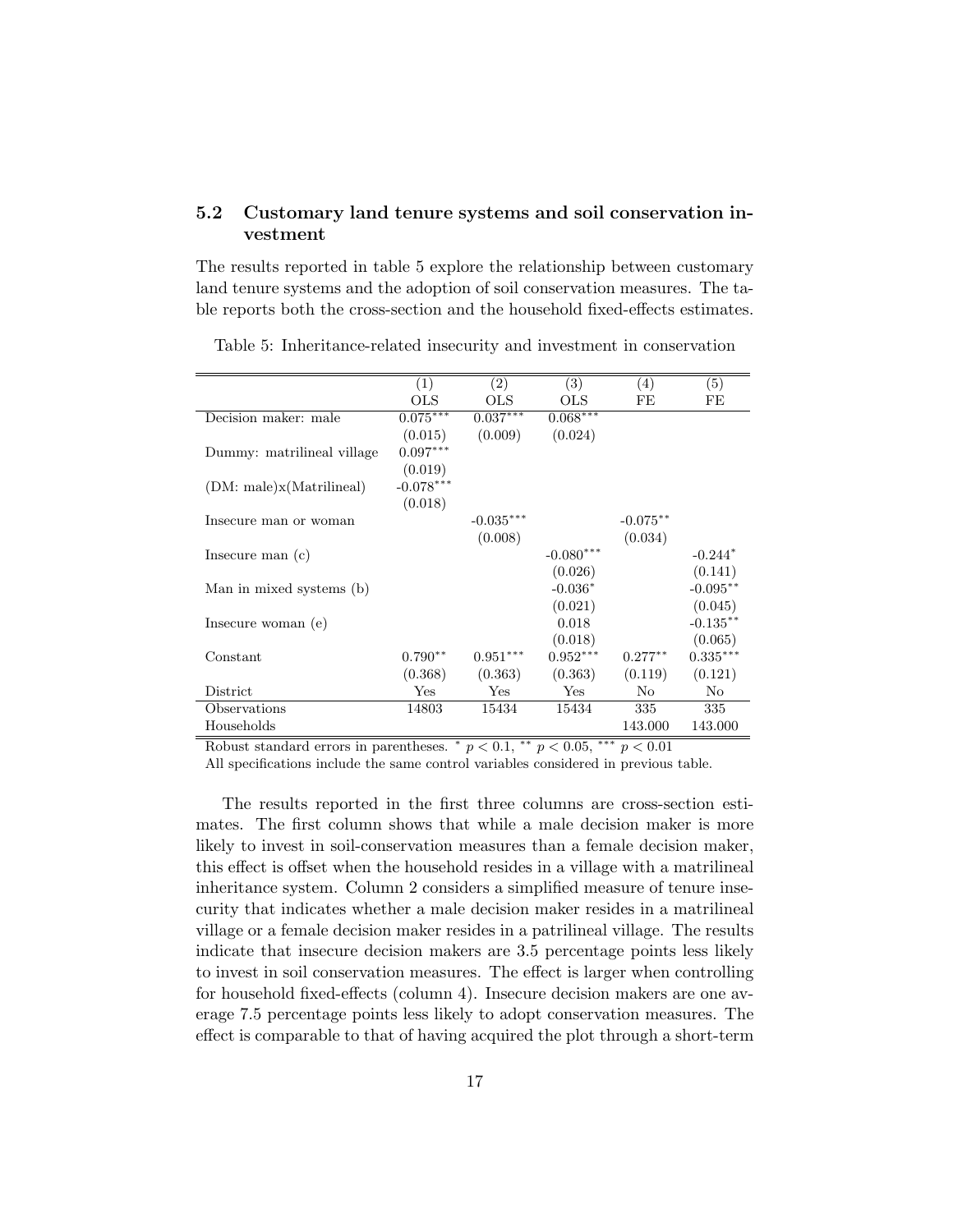tenancy contract.

Tenure insecurity is then disaggregated into different levels, described in section 2, that are included in the cross-section and fixed effects specifications reported respectively in column 3 and 5. In both specifications the omitted categories are the most secure male and female decision makers (category a and d). Column 3 shows that insecure male decision makers are 8 percentage points less likely to adopt conservation measures. Being a male decision maker in a mixed-system village has also a negative effect but the coefficient is halved. The fixed-effects estimations provide much larger estimates as they are obtained by comparing plots with different decision makers within the same household. These households tend to differ in terms of average characteristics from the average household in the sample. Moreover, because almost all households with multiple decision makers involve both a female and a male decision maker, i.e. there are no samegender multiple-decision-maker households, the specification in column 5 de-facto compares an insecure male decision maker with a secure female decision maker or an insecure female decision maker with a secure male decision maker. The sample size is largely reduced, nevertheless, the effects are statistically significant. Insecure male decision makers are again found to invest less in conservation measures than their secure female counterparts. The marginal effect, 0.24, is very large if compared to the sample average of 0.48. Also less insecure male decision makers (category b) are less likely to invest but the effect is halved. Although this confirms that insecurity matters, the magnitude of these effects might not be generalized to the entire sample. Overall the results suggest that tenure insecurity has a negative effect on soil conservation investment even in mixed systems where a security-enhancing mechanism could be at work.

When considering the impact of insecurity on female decision makers' investment it is important to notice that only 27% of the female decision makers considered in the cross-section specifications are married, the remaining are either widowed or divorced. Divorced or widowed women are likely to have returned to their village and cultivate the family's plots which could explain the non-negative coefficient reported in column 3. In this case, therefore, the rationale adopted before to explain the results might not apply. However, when considering the fixed-effects sub-sample about 90% of the female decision makers are married and, in almost all cases, the other decision maker is the husband. Insecure female decision makers invest less than their secure male counterpart. While the negative effect could be inflated by a pure gender effect, it may also capture the much more severe "property grabbing" by the husband's relatives which women are subject to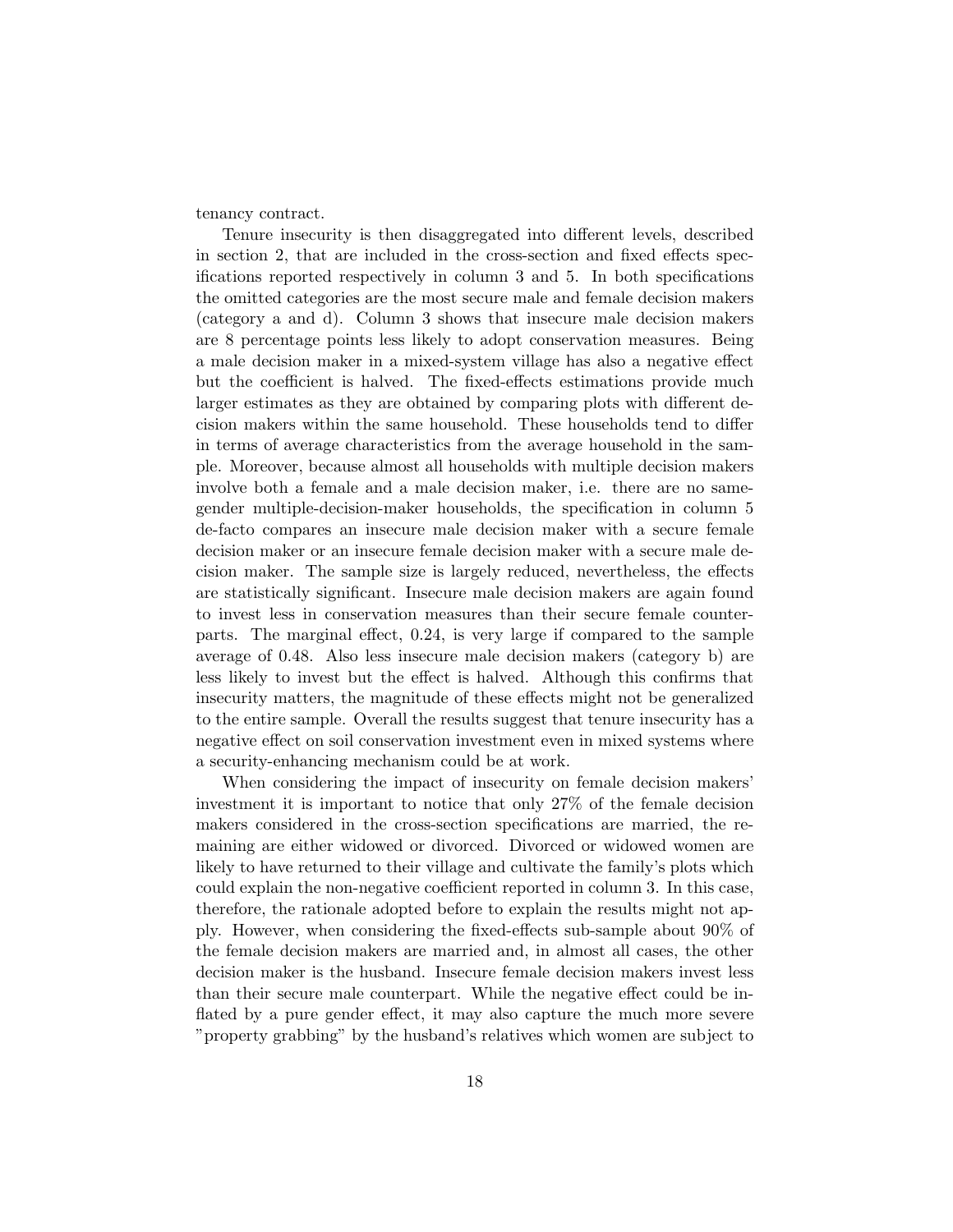upon the death of their husbands (Ligomeka, 2013).

Because some soil conservation measures could be complementary to the production model adopted by the household, the above specifications were applied to a sub-sample of households that produce only maize obtaining similar results. Comparable results are also obtained when employing a logit model and are reported in the Appendix (table 8).

Finally, it is worth noting that, although a particular marriage system might be predominant in a particular village, marriages can also be negotiated on neutral grounds and therefore using village-level information might not always provide a good measure of tenure insecurity. One potential problem could also arise if living in a village with a particular marriage system is an endogenous individual choice. Unfortunately, there is not enough information to address this problem. However, when individuals that moved to the village to look for a job, land or to start a new business (about 500 individuals, 6% of the sample) are removed from the sample the results remain almost unchanged.

#### 5.3 Tenure insecurity, investment in trees and the adoption of hybrid seeds

The results discussed so far have shown that tenure insecurity provides disincentives to adopt soil conservation measures. While these measures have the potential to increase future productivity, they do not exhibit securityenhancing properties. Their adoption is discouraged by the threat of contract non-renewal and of the loss of use rights due to a gender-biased inheritance system even in villages with a mixed inheritance system.

In this section, tenure insecurity is related to other production choices with various degrees of similarity to conservation measures. Similarly to soil conservation measures, trees are another form of land-related investment that can increase productivity in the future but also generate short-term profits. Growing a mix of trees and annual crops, in fact, is generally more profitable that growing only crops (Bandiera, 2007). Given the visibility of this type of investment, however, it also has the potential of consolidating tenure security, in particular, in villages with a mixed-inheritance system where, despite an unfavourable lineage system, the land user, who resides either in a neutral village or in the village of origin, can use visible landrelated investments as evidence in case of disputes (Lunduka, 2009).

The top panel of table 6 reports the cross-section and fixed effects results when the dependent variable is the probability of growing trees. Similarly to previous results, short-term tenancy contracts provide a disincentive to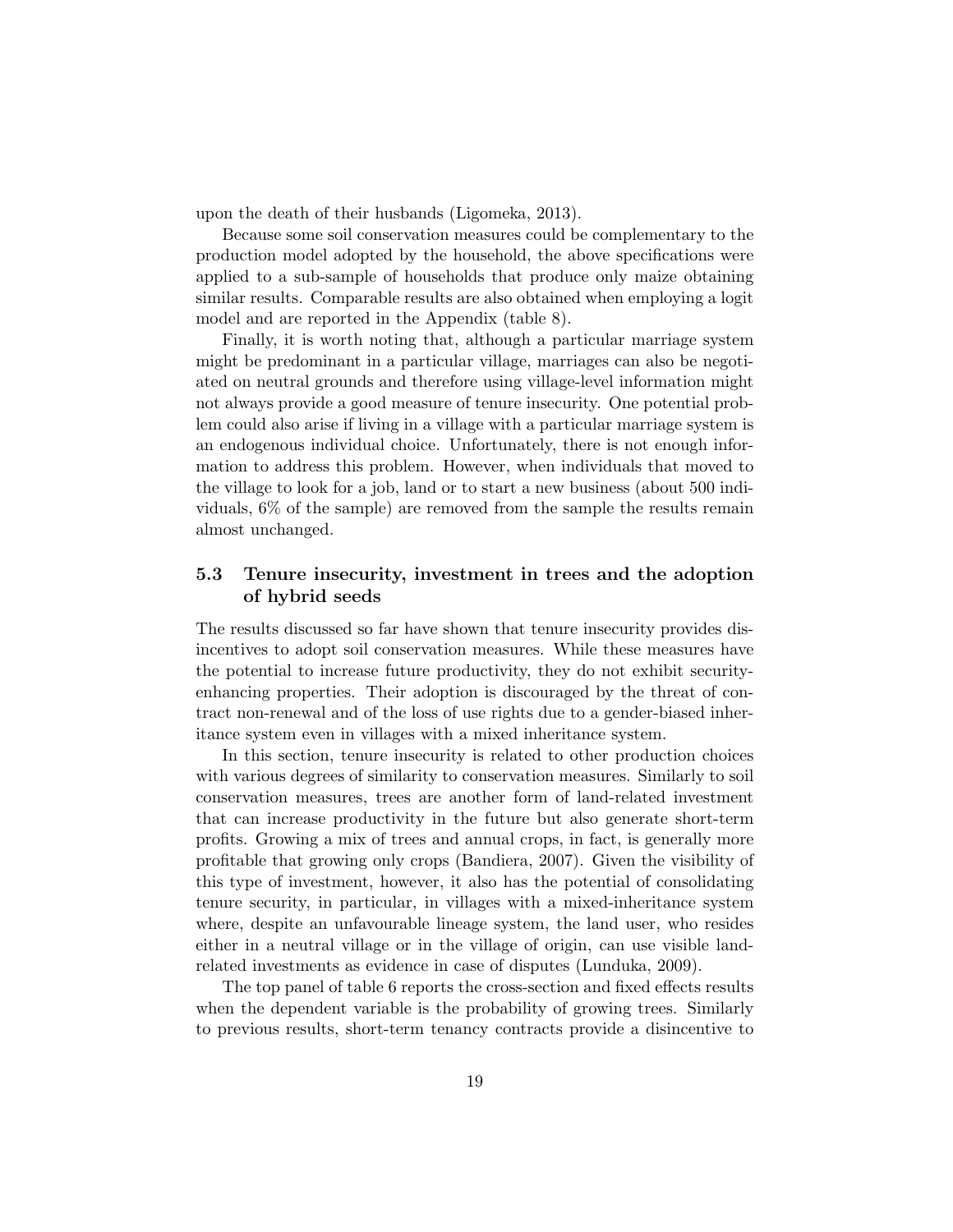|                                  | <b>OLS</b> | FE             | <b>OLS</b> | FE             |
|----------------------------------|------------|----------------|------------|----------------|
| Dependent variable: trees        | (1)        | (2)            | (3)        | (4)            |
| Rent                             | $-0.020**$ | $-0.027*$      |            |                |
|                                  | (0.008)    | (0.016)        |            |                |
| Decision maker: male             | $-0.004$   | $0.177***$     | 0.020      |                |
|                                  | (0.007)    | (0.054)        | (0.019)    |                |
| Insecure man $(c)$               |            |                | $-0.038*$  | $-0.442**$     |
|                                  |            |                | (0.021)    | (0.175)        |
| Man in mixed systems (b)         |            |                | $-0.008$   | $0.074*$       |
|                                  |            |                | (0.016)    | (0.044)        |
| Insecure woman (e)               |            |                | $-0.020$   | $-0.024$       |
|                                  |            |                | (0.014)    | (0.042)        |
| District                         | Yes        | N <sub>o</sub> | Yes        | N <sub>o</sub> |
| Observations                     | 17415      | 1746           | 19028      | 341            |
| Households                       |            | 669            |            | 143            |
| Dependent variable: hybrid seeds | (5)        | (6)            | (7)        | (8)            |
| Rent                             | $0.115***$ | 0.043          |            |                |
|                                  | (0.018)    | (0.046)        |            |                |
| Insecure man $(c)$               |            |                | 0.033      | $-0.295$       |
|                                  |            |                | (0.034)    | (0.381)        |
| Man in mixed systems (b)         |            |                | $0.050*$   | 0.194          |
|                                  |            |                | (0.028)    | (0.141)        |
| Insecure woman $(e)$             |            |                | 0.003      | 0.064          |
|                                  |            |                | (0.024)    | (0.171)        |
| Log of consumption pc            | $0.086***$ |                | $0.079***$ |                |
|                                  | (0.009)    |                | (0.009)    |                |
| Constant                         | 0.055      | $-0.178$       | 0.038      | $1.157***$     |
|                                  | (0.448)    | (0.322)        | (0.481)    | (0.269)        |
| District                         | Yes        | No             | Yes        | No             |
| Observations                     | 12087      | 1086           | 10941      | 220            |
| Households                       |            | 653            |            |                |

Table 6: Tenure insecurity and investment in trees and hybrid seeds

Robust standard errors in parentheses.  $\binom{*}{p} < 0.1, \binom{*}{p} < 0.05, \binom{*}{p} < 0.01$ All previously considered controls are included but not reported.

grow trees. The probability of investing in conservation measures is 2 percentage points (10 %) lower for rented plots. Inheritance-related insecurity produces mixed effects on the decision of planting trees. Considering the fixed-effects estimates in column 4, insecure male decision makers in matrilineal-matrilocal villages are less likely to invest in trees. On the other hand, the effect is positive for male decision makers in mixed systems. This is in line with the findings of Lunduka (2009) where investment in trees in Malawi is found to be higher for those decision makers that can consolidate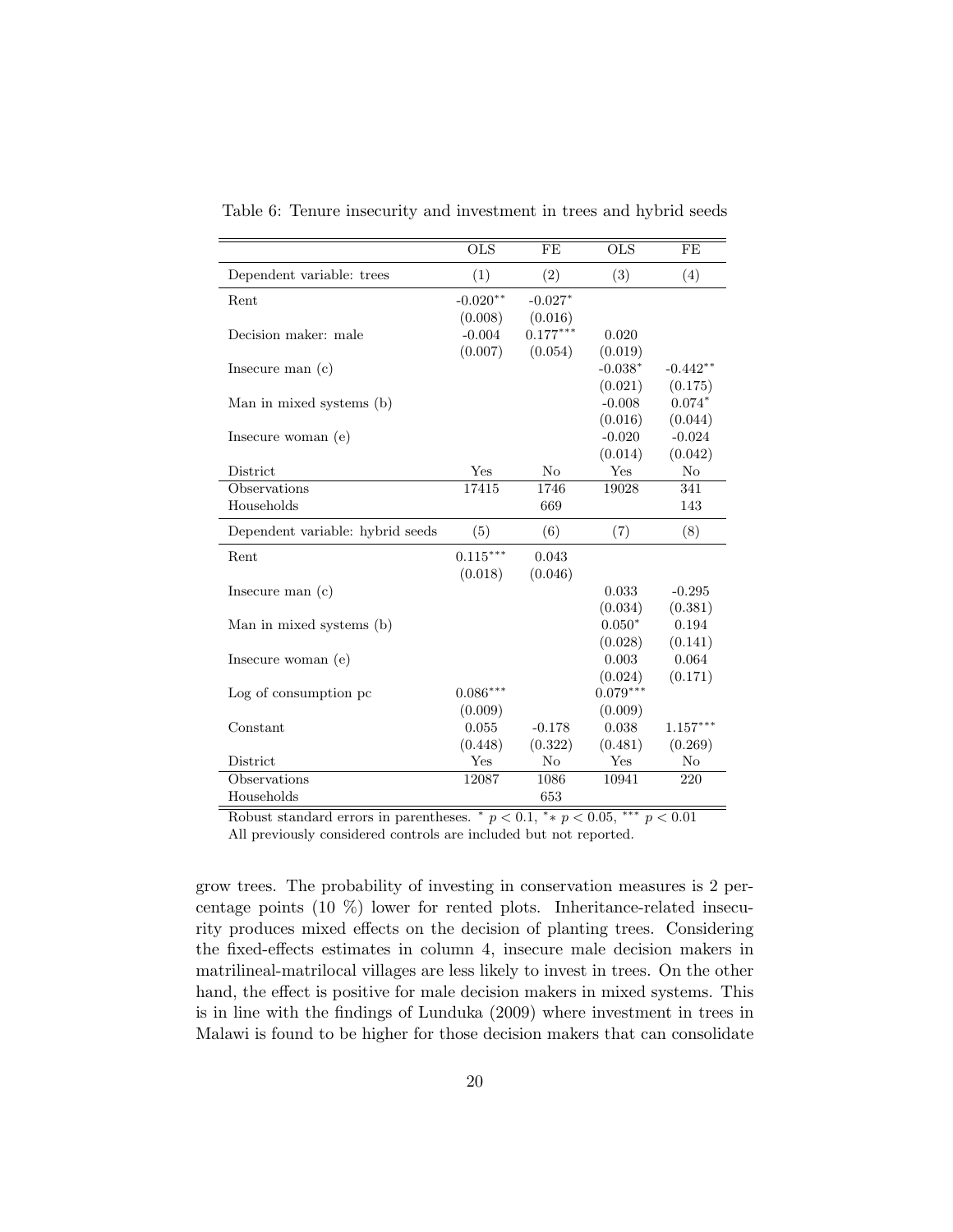their tenure security by investing. Similarly findings, although in a different context, are also reported in Deininger and Jin (2006) where investment in trees in Ethiopia is found to be positively correlated with tenure insecurity as their visibility can be used to manifest property rights. These results reveal that soil conservation investment lack security-enhancing properties which are instead found for investment in trees and suggest that the adoption of soil conservation measures is more negatively affected by tenure insecurity than other forms of investment.

The second panel of table 6 considers the decision of planting hybrid seeds. Hybrid seeds are in general more expensive but have higher average yields. They do not provide long-term benefits nor can help consolidate tenure security. Therefore, the decision of adopting hybrid seeds is not expected to be affected by tenure insecurity in a similar way to conservation measures. The results show that male decision makers in mixed-system villages are more likely to plant hybrid seeds although the effect is not robust to the inclusion of household fixed effects. Short-term tenancy contracts are also positively related to the use of hybrid seeds suggesting that other mechanisms might be at work. This is, in fact, in line with the findings of Chirwa (2005). The author suggests that rented plots are cultivated to generate commercial returns rather than to meet household subsistence needs and production decisions are, therefore, more heavily driven by shortterm profitability concerns. Also this effect, however, becomes insignificant when including household fixed-effects.

#### 6 Soil erosion and maize productivity

The last set of results analyse the consequences of soil erosion on agricultural output. The analysis focuses on maize producers only. Maize is the main staple crop in Malawi and is cultivated by about 72% of the households in the sample. Land-productivity is measured in terms of yields per hectare (in logarithmic form). The results are reported in table 7. All specifications consider only households with one unique decision maker to eliminate the influence of individual-level unobservables.

Soil erosion is measured according to farmers' perception about the quality of the plot and it is categorized under the following types: no erosion, low, moderate, and high erosion. This is undoubtedly an imperfect measure of soil erosion. The major drawback is the lack of a common reference scale since farmers might "anchor" their opinions at different levels depending on their knowledge, experience and the surrounding environment, mak-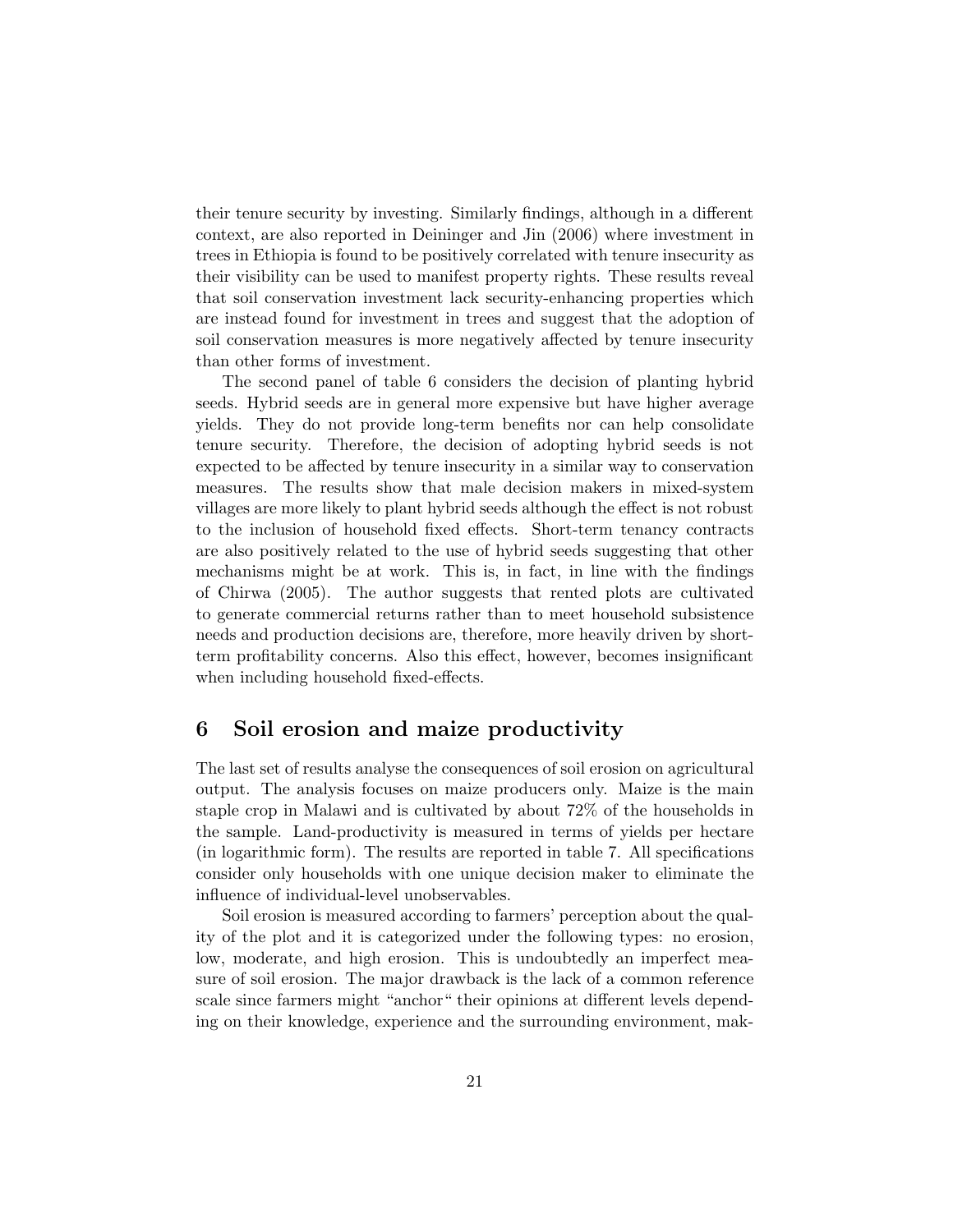|                   |            | <b>OLS</b>  |            |           | FE         |            |
|-------------------|------------|-------------|------------|-----------|------------|------------|
|                   | (1)        | (2)         | (3)        | (4)       | (5)        | (6)        |
|                   | kg/ha      | local       | hybrid     | kg/ha     | local      | hybrid     |
| Dummy: erosion    | $-0.067**$ | $-0.107***$ | $-0.033$   | $-0.143*$ | $-0.307**$ | $-0.183$   |
|                   | (0.033)    | (0.044)     | (0.050)    | (0.078)   | (0.143)    | (0.159)    |
| Seeds $(kg)$ log  | $-0.002$   | $-0.009$    | 0.002      | $-0.010$  | $-0.032$   | 0.049      |
|                   | (0.013)    | (0.017)     | (0.019)    | (0.035)   | (0.050)    | (0.069)    |
| Dummy: hybrid     | $0.239***$ |             |            | 0.056     |            |            |
|                   | (0.021)    |             |            | (0.060)   |            |            |
| Dummy: fertilizer | $0.305***$ | $0.282***$  | $0.348***$ | 0.056     | $-0.240$   | $0.400***$ |
|                   | (0.026)    | (0.034)     | (0.041)    | (0.098)   | (0.201)    | (0.147)    |
| Observations      | 11502      | 5693        | 5809       | 1940      | 959        | 981        |
| Households        |            |             |            | 1188      | 711        | 747        |
|                   |            |             |            |           |            |            |

Table 7: Soil erosion and land productivity

Robust standard errors in parentheses.  $p < 0.1$ ,  $\alpha^{*p} > 0.05$ ,  $\alpha^{**p} > 0.01$ .

All previously considered controls are included but not reported.

ing cross-households comparison problematic. By controlling for household fixed effects, however, this problem is substantially reduced since differences in erosion across plots within the same household are more likely to be comparable as the same reference scale is used by the farmer to judge the level of erosion of their plots. The measure of erosion reported in table 7 is a binary variable indicating whether the plot is subject to moderate or high erosion.

The results show that soil erosion has a large impact on productivity. Erosion affects mainly the productivity of plots cultivated with local maize while the impact on hybrid maize yields cannot be estimated with precision. Considering the fixed-effects results soil erosion reduces local maize yields per hectare by almost 30%. The effect could capture both a direct productivity effect due to the loss of soil nutrients and an indirect effect due to lower effort applied on worse quality plots. Unobserved effort, however, is likely to be control for by the amount of seeds and fertilizer used on the plot. Local maize is still a popular choice among farmers and it is grown by about 50% of the households in the sample. The slow adoption of hybrid seeds in Malawi has been found to be related to low income, low education, and risk aversion (Chirwa, 2005). The data used for the present analysis also show that households that adopted hybrid seeds tend to be wealthier and more educated, table 6. These results confirm the importance of tackling the causes of soil erosion since it significantly reduces land productivity in particular for lower quality crops that are cultivated by poorer households, raising concerns about the potential negative effects of soil erosion on rural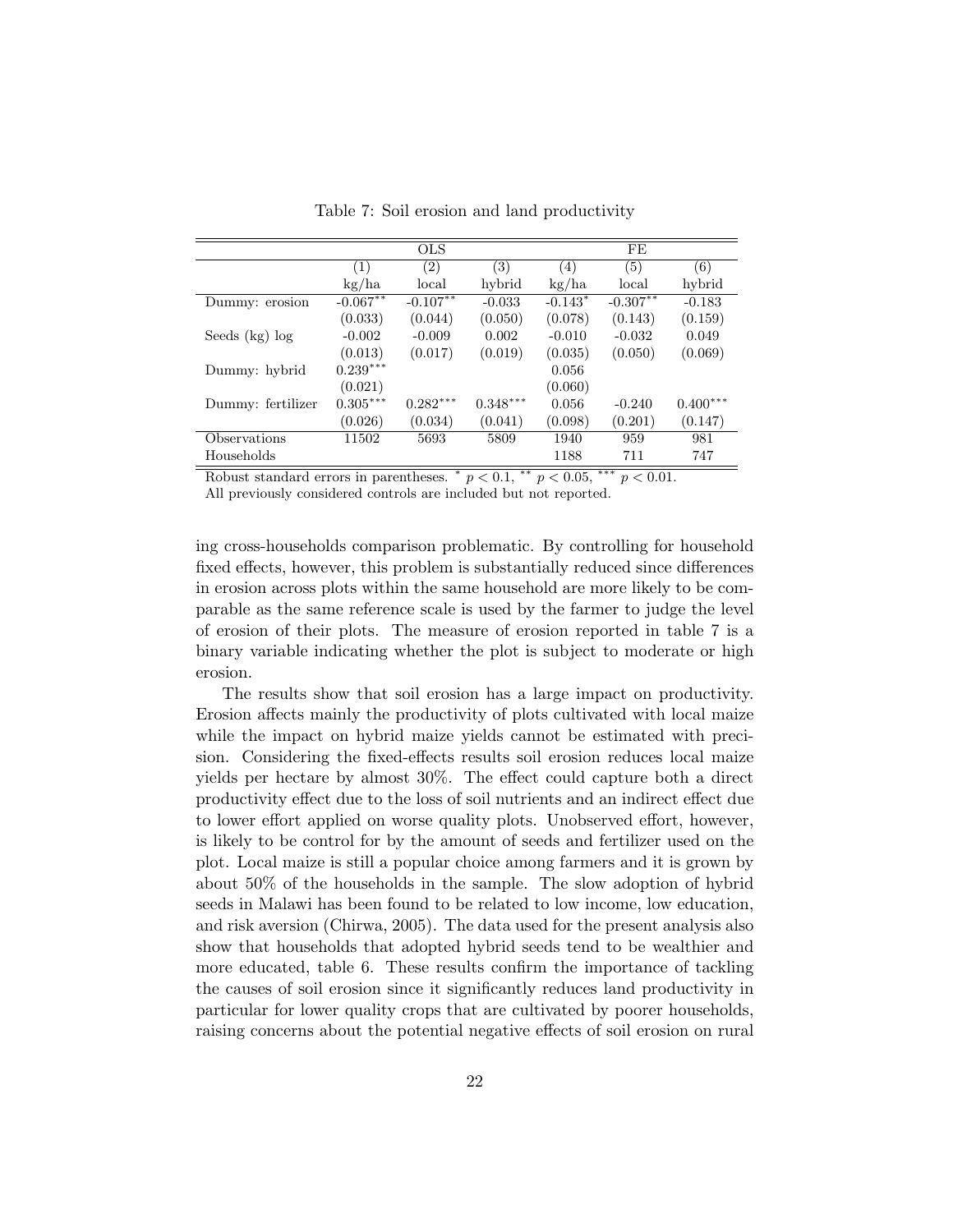inequality.

In order to gauge the magnitude of the economic costs of tenure insecurity it is useful to use a simple back-of-the-envelope calculation based on the predictions of the above empirical models. According to the estimates reported in table 7, if the absence of soil conservation measures leads, in the long term, to high or moderate erosion, total annual maize production is expected to decrease on average by 8%, with the effect been larger for local maize production. According to the estimates reported in table 4 and 5, the overall adoption of soil conservation measures is expected to increase by 1.5% and 5%, in the case of short-term contracts and gender-bias inheritance practices respectively, if both sources of insecurity are addressed. These increases in the adoption of soil conservation measures are expected to reduce the loss in total maize production by 0.5% and 2%, respectively. Overall, therefore, the model suggests that both sources of insecurity, if not addressed, would account for one third of the long-term loss in total maize production.

### 7 Conclusions

Soil erosion is a serious threat to the long-term sustainability of agriculture in Malawi. The results have confirmed that soil erosion has severe negative effects on agricultural productivity in particular for poorer smallholders that are more likely to adopt lower quality seeds. A back-of-the-envelope calculation suggests that the absence of soil conservation measures can cause, in the long-term, a 8% decrease in maize production. Land tenure insecurity has important consequences for investment in soil conversation. Tenure insecurity in Malawi arises from the emerging informal land rental market that does only provide short-term contracts and from the gender-biased inheritance practices still adopted by the majority of the population. The nature of land transactions in Malawi are very complex and the simplification of tenure insecurity used in this paper, which is based solely on the matrilineal/patrilineal and matrilocal/patrilocal dichotomies, might neglect some of these complexity. Matchaya (2009), for example, discusses how tenure insecurity can also vary within a village depending on the indigenous or non-indigenous status of a person's parents. Nevertheless, the results are useful in raising important concerns that are relevant for the on-going land reform process in Malawi.

Land titling has often been assumed to increase security for landholders and, thereby, lead to greater investment. Nevertheless, existing empirical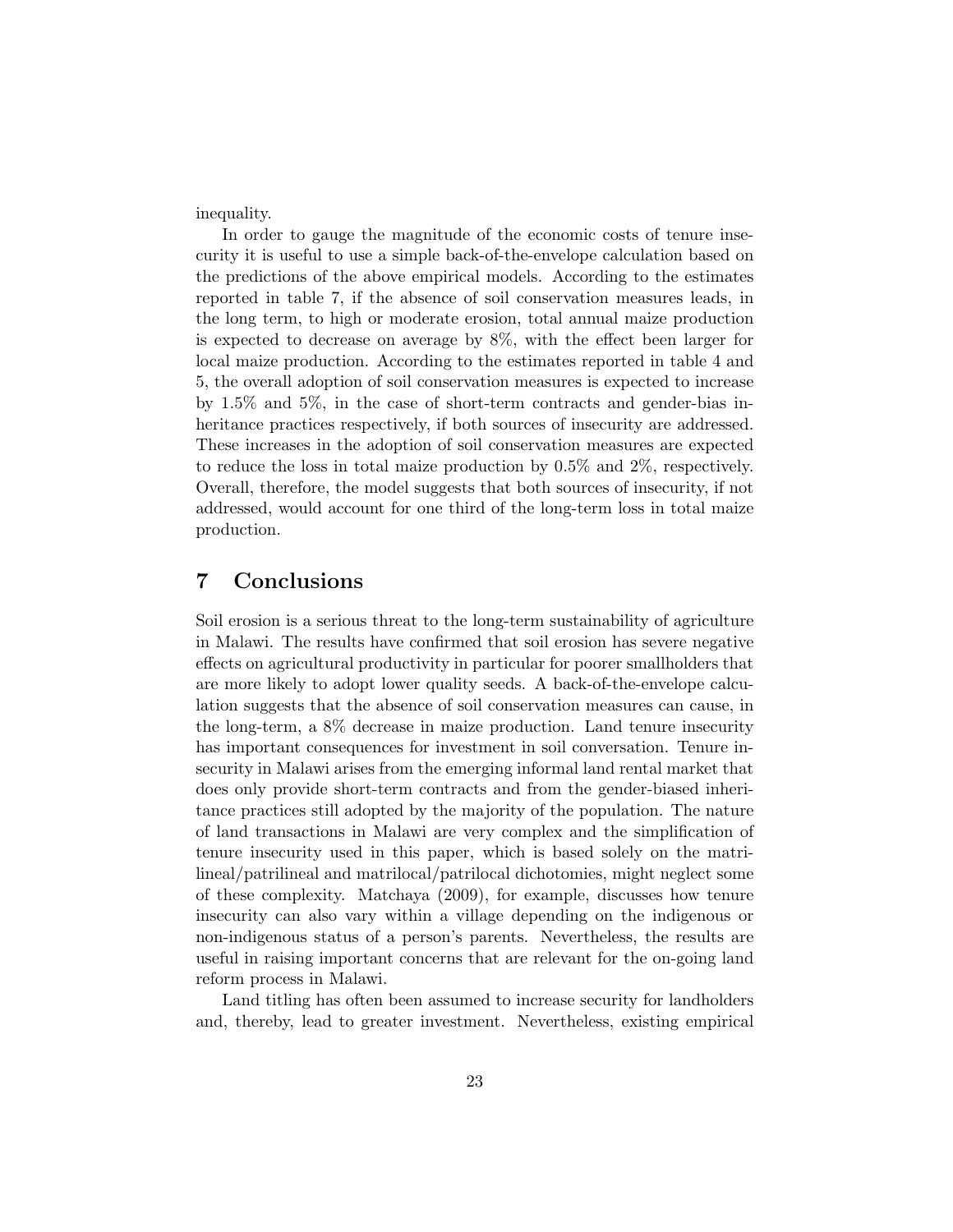evidence on sub-Saharan Africa and the findings of this study throw considerable doubt on this outcome from titling alone. Customary use rights are well established in Malawi and land titles would not necessarily increase security. Legal titles could, however, help households to access the credit market through the collateral use of land, possibility that is not discussed in this paper.

In the presence of gendered-bias inheritance practices, land-related investment is discouraged since the land user can be dispossessed of the land without compensation by the spouse's relatives who ultimately possess the land. Securing ownership rights, therefore, might not produce the desire effects on investment in conservation if ownership and use remain separate entities. In this regard, the New Land Policy of 2002, a proposal that was not implemented due to the lack of the necessary institutional framework, pointed into the direction of ensuring inheritance rights of children and surviving spouse in both patrilineal and matrilineal systems (Holden et al., 2006), providing a possible solution to the issues highlighted in this paper. The results also suggest the need for a reform of the land rental market to allow for longer-term contracts and more secure rights for both owners and tenants, issues that have not been taken seriously in previous attempt to reform the land market (Peters and Kambewa, 2007).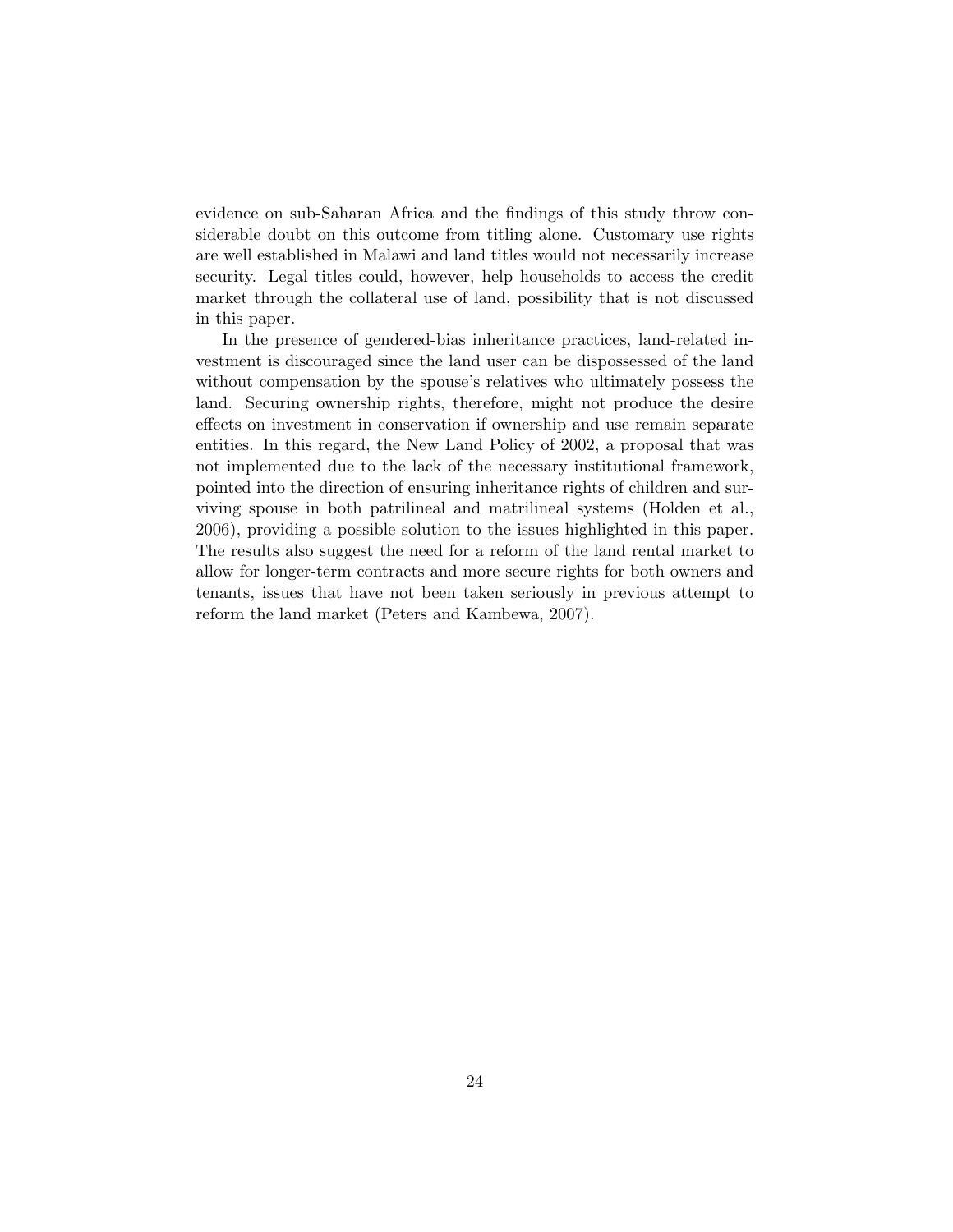## Appendix

|  |  |                                      | Table 8: Logit and fixed-effects logit estimates of the impact of tenure inse- |  |  |  |
|--|--|--------------------------------------|--------------------------------------------------------------------------------|--|--|--|
|  |  | curity on investment in conservation |                                                                                |  |  |  |

|                                                                                                                 | (1)         | (2)                       | $\left( 3\right)$ | (4)                  |  |
|-----------------------------------------------------------------------------------------------------------------|-------------|---------------------------|-------------------|----------------------|--|
|                                                                                                                 | Logit       | FE-logit                  | Logit             | FE-Logit             |  |
| Short-term tenancy                                                                                              | $-0.274***$ | $-0.798***$               |                   |                      |  |
|                                                                                                                 | (0.068)     | (0.198)                   |                   |                      |  |
| Insecure man $(c)$                                                                                              |             |                           | $-0.396***$       | $-2.797**$           |  |
|                                                                                                                 |             |                           | (0.121)           | (1.424)              |  |
| Man in mixed systems (b)                                                                                        |             |                           | $-0.177*$         | $-0.990$             |  |
|                                                                                                                 |             |                           | (0.099)           | (1.026)              |  |
| Insecure woman (e)                                                                                              |             |                           | 0.083             | $-1.652*$            |  |
|                                                                                                                 |             |                           | (0.087)           | (0.987)              |  |
| Observations                                                                                                    | 18201       | 685                       | 16335             | 111                  |  |
| the contract of the contract of the contract of the contract of the contract of the contract of the contract of | . .         | $\overline{a}$<br>مله مله | مله مله مله       | $\sim$ $\sim$ $\sim$ |  |

Robust standard errors in parentheses.  $p < 0.1$ ,  $\alpha + p < 0.05$ ,  $\alpha + p < 0.01$ All controls considered in previous specifications are included but not reported.

## References

- Ali, D. A., K. Deininger, and M. Goldstein (2011, Aug). Environmental and gender impacts of land tenure regularization in Africa : pilot evidence from Rwanda. Policy Research Working Paper Series 5765, The World Bank.
- Bandiera, O. (2007). Land tenure, investment incentives, and the choice of techniques: Evidence from Nicaragua. The World Bank Economic Review 21 (3), 487–508.
- Besley, T. (1995). Property rights and investment incentives: Theory and evidence from Ghana. Journal of Political Economy 103(5), pp. 903–937.
- Besley, T. J., K. B. Burchardi, and M. Ghatak (2012). Incentives and the De Soto effect. The Quarterly Journal of Economics 127(1), 237–282.
- Bezabih, M., S. Holden, and A. Mannberg (2012). The role of land certification in reducing gender gaps in productivity in rural. Working paper, Centre for Land Tenure Studies, Norwegian University of Life Sciences.
- Brasselle, A.-S., F. Gaspart, and J.-P. Platteau (2002). Land tenure security and investment incentives: puzzling evidence from Burkina Faso. Journal of Development Economics  $67(2)$ ,  $373 - 418$ .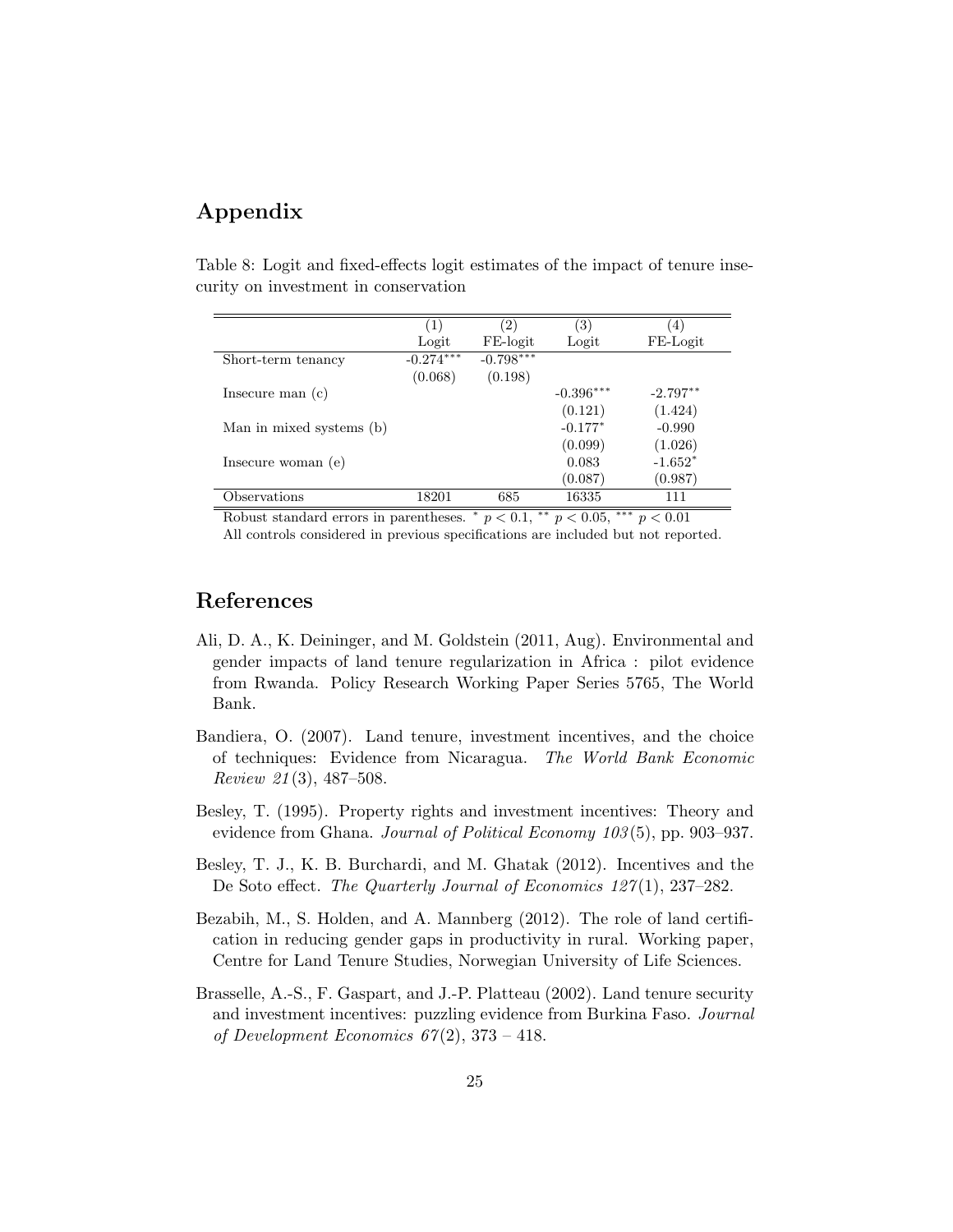- Chirwa, E. W. (2005). Adoption of fertiliser and hybrid seeds by smallholder maize farmers in southern Malawi. Development Southern Africa 22 (1), 1–12.
- Deininger, K. and S. Jin (2006). Tenure security and land-related investment: Evidence from Ethiopia. *European Economic Review*  $50(5)$ , 1245  $-1277.$
- Gebremedhin, B. and S. M. Swinton (2003). Investment in soil conservation in northern Ethiopia: the role of land tenure security and public programs. Agricultural Economics  $29(1)$ , 69–84.
- Government of Malawi (1995). The agricultural and livestock development strategy and action plan. Technical report, Ministry of Agriculture and Livestock Development,, Lilongwe, Malawi.
- Holden, S. T., K. Deininger, and H. Ghebru (2009). Impacts of low-cost land certification on investment and productivity. American Journal of Agricultural Economics 91 (2), 359–373.
- Holden, S. T., R. Kaarhus, and R. Lunduka (2006). Land policy reform: the role of land markets and women's land rigths in Malawi. Noragric report no. 36, Norwegian University of Life Sciences.
- Holden, S. T., K. Otsuka, and F. Place (2008). Emergence of Land Markets in Africa: Impacts on poverty, equity and efficiency. Washingthon DC: Resources for the Future press.
- Jacoby, H. G. and G. Mansuri (2008). Land tenancy and non-contractible investment in rural Pakistan. The Review of Economic Studies  $75(3)$ , 763–788.
- Ligomeka, B. (2013). Culture Malawi: Property grabbing impoverishes widows. Technical report, Inter Press Service News, 8 October 2003, accessed: 28 march 2013.
- Lunduka, R. W. (2009). Land rental markets, investment and productivity. Ph. D. thesis, Department of Economics and Resource Management, Norwegian University of Life Sciences.
- Matchaya, G. (2009). Land ownership security in Malawi. African Journal of Agricultural Researach 1 (4), 001–013.